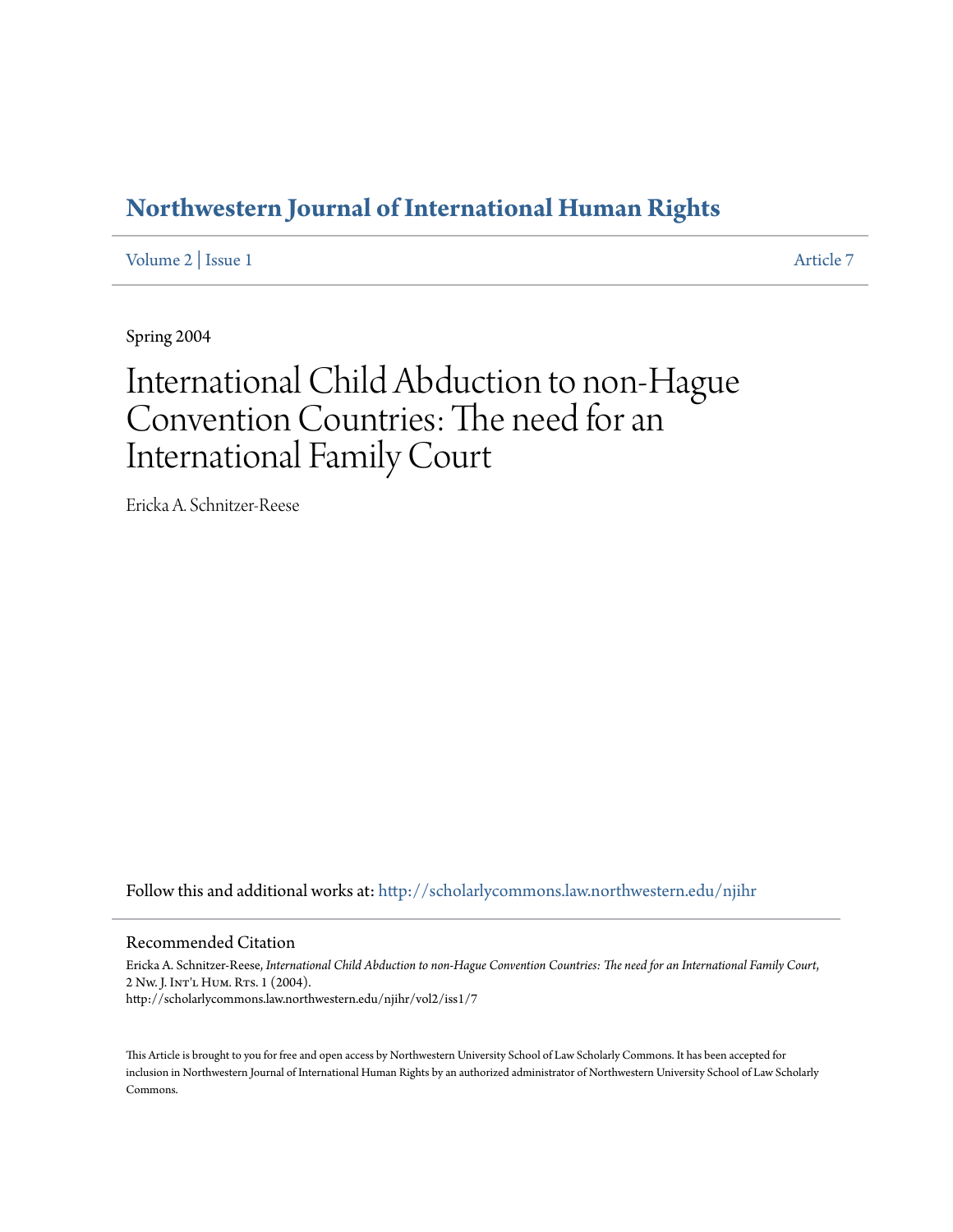# **INTERNATIONAL CHILD ABDUCTION TO NON-HAGUE CONVENTION COUNTRIES: THE NEED FOR AN INTERNATIONAL FAMILY COURT**

We need an alternative source [when dealing with countries who are non-signatories to the Hague Child Abduction Convention]. I'm not a diplomat or law-enforcement officer. I am just a mom. But I had to learn how to talk to foreign authorities. It becomes an obsession. You want to know your child is safe . . .. – Maureen Dabbagh, mother of Nadia Dabbagh, abducted at the age of 3 to Syria, and later to Saudi Arabia, by her father, Hisham Dabbagh. $<sup>1</sup>$ </sup>

## *I. Introduction*

 $\overline{a}$ 

 $\P$  1 Imagine that you are a young child. Your parents are divorced, which to you basically means that Mommy still lives with you, that you still have your bedroom and your toys. You are happy that you still go to your school and see your friends. Eventually you grow up and maintain strong relationships with both of your parents. This is a positive, and fairly common, picture of a divorced family in the United States today.

 $\parallel$  2 Now imagine that your Daddy speaks a different language from you, your Mommy, and your frien picks you up from your house, as he always does, but you drive to the airport. You get on an airplane and fly for so long that you fall asleep. When you wake up you are in a different country, surrounded by people your Daddy says are your relatives, but you don't know them, and you can't understand the language everyone is speaking. The streets and houses look different from your neighborhood at home. You ask your Daddy when you can go back home to your own room and your Mommy, but Daddy tells you that this is your home now, and Mommy won't be with you anymore. You are confused, lonely, and afraid.

13 This is the frightening reality for an ever-increasing number of children, often in the center of dive actual number may well be higher due to the likelihood of unreported cases. International child abduction by a parent is a crime that very frequently goes unpunished and unchecked, and can destroy the abducted child's sense of security, well-being, and happiness. These abductions arise out of a variety of circumstances, but they often involve clashes of cultural, religious, and social norms, particularly when the parents are

```
http://www.insightmag.com/main.cfm?include=detail&storyid=215281
```
2 *See* 2003 Report to Congress on International Child Abductions/Report to Congress on International Child Abductions in Response to the Statement of Managers Accompanying F-103 Omnibus

<sup>∗</sup> Ericka A. Schnitzer-Reese, 2005 J.D. Candidate, Northwestern University School of Law; M.A. in religion, University of Chicago, 2000; B.A. in religion, Barnard College of Columbia University, 1996. I would like to thank Professor Douglass Cassel for his helpful input and suggestions; Joshua Romero for his guidance; my husband, Robert Reese, and my family for their unwavering support and dedication. 1 Timothy W. Maier, *Kids Held Hostage*, INSIGHT MAG., March 9, 1998, *available at*

Appropriations Bill P.L. 108-7, *available at* http://travel.state.gov/2003\_Hague\_Compliance\_Report.html.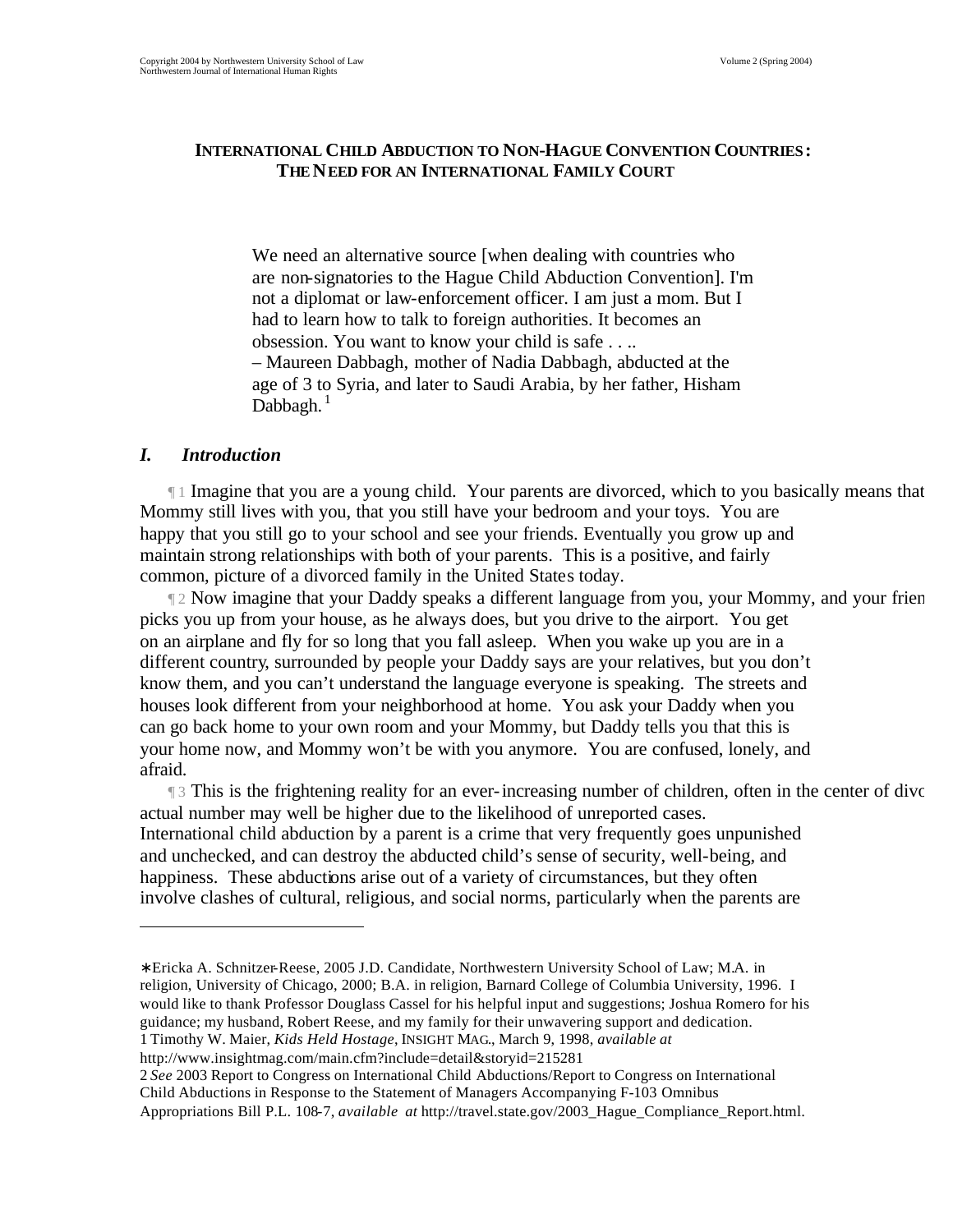of different nationalities or religions. When cultures clash, the legal ramifications are serious—and seriously difficult to navigate: when a child is abducted across international borders, the countries and parties involved often have significantly divergent legal systems and religious and cultural mores. This results in a failure to protect the leftbehind parent and the child, both of whom have little recourse under present international law.

 $\mathbb{I}^4$  Nowhere else is this clash of cultural and legal norms as evident as in the cases of international chi Islamic law. Such abductions escape the current reach of international law on child abduction, and subsequently give rise to a difficult and heretofore legally unresolvable situation. Of the 904 known unresolved cases of international parental child abduction to the U.S. government, approximately twenty-five percent involve countries under whose legal systems family law is governed by *Shari'a*.<sup>3</sup> Few solutions to the problem of these specific abductions have been proposed, and the result is a gaping hole in the prosecution of international child abduction and protection of children's rights.

¶ 5 Part I of this article will briefly examine the history of international parental child abduction, discussing the socio International Child Abduction of 1980. The Hague Convention is essentially useless in situations where a child is abducted to a country with a substantially Muslim population, as only two such countries, Turkey and Bosnia,  $4$  are party to the Convention.<sup>5</sup> This section will examine the reasons why North African and Middle Eastern<sup>6</sup> countries utilizing *Shari'a*-based family law are reluctant to sign on to the convention, discussing

<sup>3</sup> *Id*.

<sup>4</sup> Approximately forty percent of Bosnia's population is Muslim. *See* 

http://www.cia.gov/cia/publications/factbook/ geos/bk.html.

<sup>5</sup> The Convention applies in the following States or territories as a result of ratification, acceptance, or approval: Argentina, Australia (only for the Australian States and mainland Territories), Austria, Belgium, Bosnia and Herzegovina, Canada, China - Hong Kong Special Administrative Region Only, China - Macau Special Administrative Region Only, Croatia, Czech Republic, Denmark (except the Faroe Islands and Greenland), Finland, Former Yugoslav Republic of Macedonia, France (for the whole of the territory of the French Republic), Germany, Greece, Ireland, Israel, Italy, Luxembourg, Netherlands (for the Kingdom in Europe), Norway, Portugal, Serbia and Montenegro, Slovakia, Spain, Sweden, Switzerland, Turkey, United Kingdom of Great Britain and Northern Ireland, Isle of Man, Cayman Islands, Falkland Islands, Montserrat, Bermuda, United States of America, and Venezuela. The Convention also applies in the following States or territories as a result of accession: Bahamas, Belarus, Belize, Brazil, Bulgaria, Burkina Faso, Chile, Colombia, Costa Rica, Cyprus, Ecuador, El Salvador, Estonia, Fiji, Georgia, Guatemala, Honduras, Hungary, Iceland, Latvia, Lithuania, Malta, Mauritius, Mexico, Republic of Moldova, Monaco, New Zealand, Nicaragua, Panama, Paraguay, Peru, Poland, Romania, Saint Kitts and Nevis, Slovenia, South Africa, Sri Lanka, Thailand, Trinidad and Tobago, Turkmenistan, Uruguay, Uzbekistan, and Zimbabwe. Hague Conference on Private International Law, Hague Convention of 25 October 1980 on the Civil Aspects of International Child Abduction, *available at*

http://www.hcch.net/e/status/abdshte.html#ratifications (last visited Nov. 19, 2003).

<sup>6</sup> Although the Muslim world includes countries encompassing a wide and diverse cultural and ethnic swath of land from North Africa to Southeast Asia, this paper will focus its scope on Muslim-majority countries in North Africa and the Middle East, which share a relatively common Arab social and linguistic culture. However, it is important to note that significant Muslim populations also exist in Central Asia, South Asia, Southeast Asia, and Sub-Saharan Africa.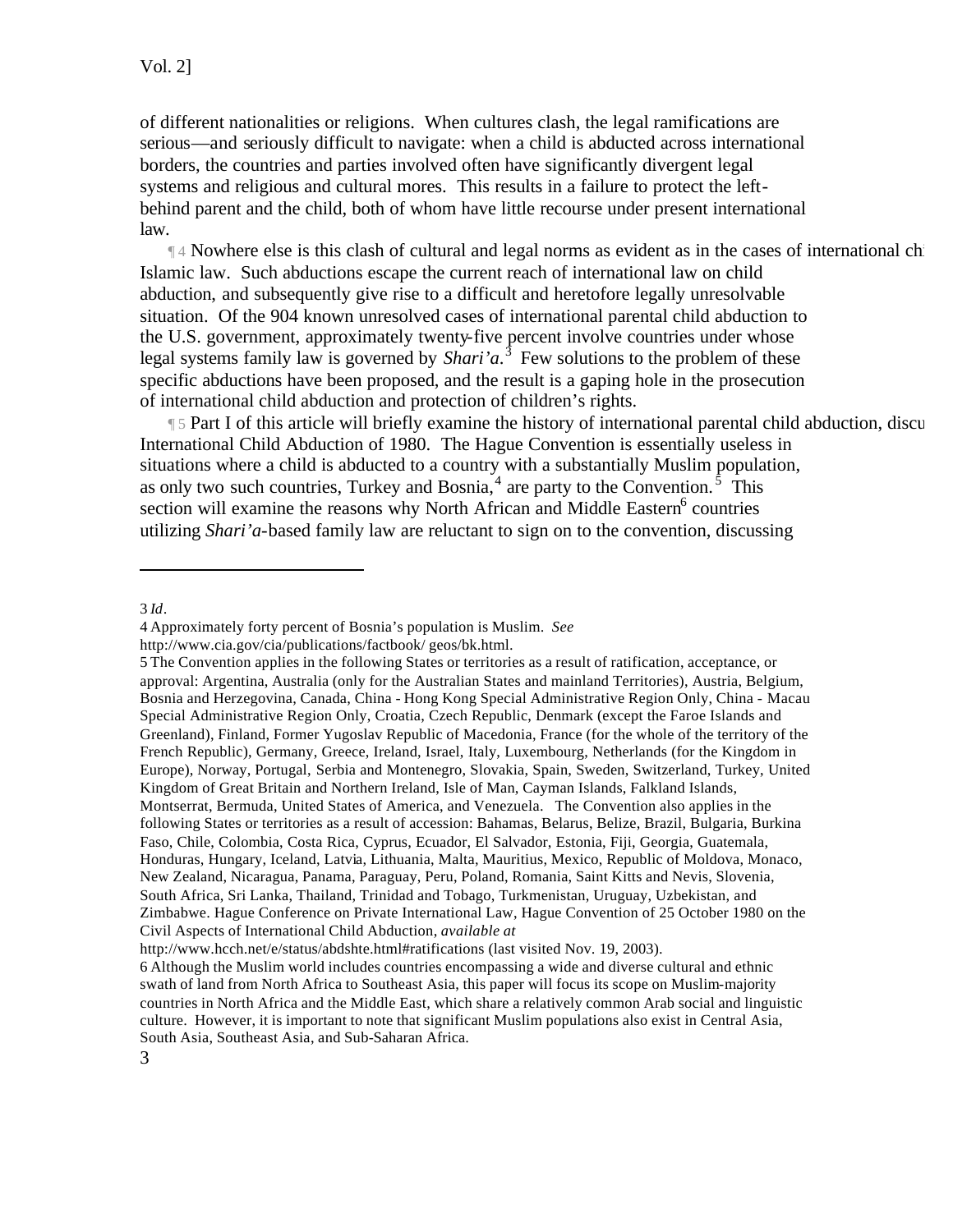issues of religion, culture, and the place of women and children in Islamic societies. Part III will analyze the few options available when a child is abducted from the United States to a non-Hague country, namely: (1) the International Parental Kidnapping Crime Act of 1993 (IPKCA);<sup>7</sup> (2) diplomatic intervention; (3) re-abduction; and (4) utilization of the U.N. Convention on the Rights of the Child,<sup>8</sup> to which many *Shari'a*-based family law countries are party. Part IV will propose a new, viable alternative option in dealing with international parental child abductions, whether they are to Hague or non-Hague countries: an International Family Court. Comprised of judges representing a wide array of countries, cultures, religions and legal systems, the International Family Court would be an unbiased clearinghouse where multiple views on religion, divorce, and custody would be respected and considered in adjudicating international child abduction cases, custody cases, even divorce cases.

#### *II. A History International Child Abduction*

**Theorem 1970's, incidents of international child abduction were on the increase as marriages between** were between people of similar ethnic and religious backgrounds (for example, a Catholic European-American woman and a Catholic German man), the 1960's and 1970's gave rise to marriages between people of different religious, ethnic, and cultural groups in unprecedented numbers.<sup>10</sup>

 $\P$  7 A subset of these marriages was between men from North African and Middle Eastern, Muslim-m developed relationships with their fellow students. Along with the regular challenges any marriage faces, the spouses in these marriages have to contend with the additional challenge of negotiating their religious and cultural differences, made all the more evident once they have children. Under which religion should their child be raised? What languages should the child learn? How can the child have a relationship with grandparents and family members that live thousands of miles away, in a completely foreign culture? Will the family visit relatives in the foreign country? How frequently? What will the conditions and reception in the country be like for the non-Muslim wife?

 $\parallel$  8 While these questions were, and are, dealt with successfully by many inter-religious/international families legal rights in custody dispute situations. Which country's laws should govern in determining child custody in international relationships? The country in which the child was born? The country in which the child resides? What if the family had spent time in the mother's and the father's home countries, both or one of which the child was a citizen? *And finally, what if one parent abducts the child and takes the child to a country where the child does not regularly live*? Recognizing the multiplicity and degree of complexity of this last question, the Hague Convention on the Civil Aspects of

<sup>7 18</sup> U.S.C. § 1204 (1993).

<sup>8</sup> Convention on the Rights of the Child, Nov. 20, 1984, G.A. Res. 44125, 44 U.N. GAOR 3d Comm. 9 Lisa Nakdai, It's 10 P.M., Do You Know Where Your Children are?: The Hague Convention on the Civil Aspects of International Child Abduction, 40 FAM. CT.. REV. 251, 252 (2002). 10 *Id*.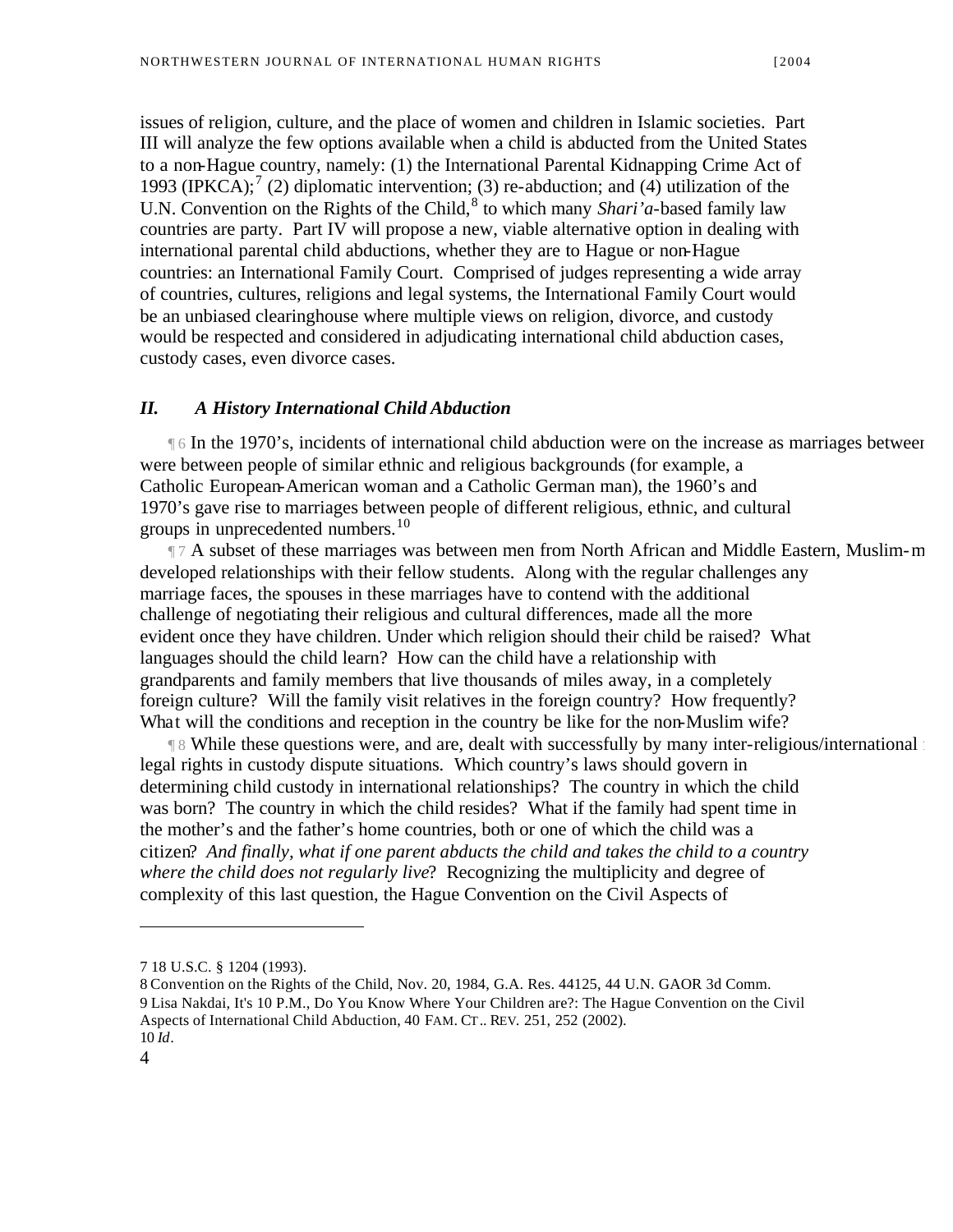International Child Abduction of 1980 provided the world community with an initial, much-needed legal framework to safeguard the rights of children abducted, usually by one of his or her parents, to a foreign country. <sup>11</sup>

# *III. The Hague Convention on the Civil Aspects of International Child Abduction of 1980: How it Works, and How it Doesn't Work*

A. Understanding the Hague Convention

¶ 9 Approved unanimously by the twenty-three member states at the Fourteenth Session of the Hague Conference, thirty countries—Israel and Turkey—are located in the North African/Middle Eastern region.<sup>14</sup> Much has been written on the Hague Convention—its flaws and its successes, its effectiveness and utilization.<sup>15</sup> The goal of the Convention is "to secure the prompt" return of children wrongfully removed to or retained in one Contracting State<sup>"16</sup> and "to ensure that rights of custody and of access under the law of one Contracting State are effectively respected in the other Contracting States."<sup>17</sup> "Wrongful removal" exists when the left-behind parent's custody rights have been violated,  $18$  and the child must be removed from his or her "habitual residence" in order to fall within the scope of the Hague Convention.<sup>19</sup> Recognizing a need for empathy, the Hague Convention attempts to minimize the negative psychological effects of abduction by quickly returning the child and allowing the culture with which the child has the most familiarity to determine decisions of custody and, therefore, the child's future.

<sup>11 &</sup>quot;The States signatory to the [Hague Convention on the Civil Aspects of International Child Abduction], Firmly convinced that the interests of children are of paramount importance in matters relating to their custody, Desiring to protect children internationally from the harmful effects of their wrongful removal or retention and to establish procedures to ensure their prompt return to the State of their habitual residence, as well as to secure protection for rights of access, Have resolved to conclude a Convention to this effect . . .." Convention on Civil Aspects of International Child Abduction, Oct. 25, 1980, 1343 U.N.T.S. 89 (hereafter "Hague Convention").

<sup>12</sup> *See supra* note 5.

<sup>13</sup> *Id*.

<sup>14</sup> Bosnia, a substantially Muslim country, is party to the Hague Convention. Two other Muslim-majority countries in other parts of the world are bound by accession to the Hague Convention; these countries are Turkmenistan and Uzbekistan in Central Asia.

<sup>15</sup> See, e.g., Kerri Smetzer Mast, Comment, The Application of the Fundamental Principles Exception of the Hague Convention on the Civil Aspects of International Child Abduction, 17 EMORY INT'L L. REV. 241 (2003); Lisa Nakdai, supra note 9; Gloria Folger DeHart, The Relationship between the 1980 Child Abduction Convention and the 1996 Protection Convention, 33 N.Y.U. J. INT'L L. & POL. 83 (2000). 16 Hague Convention, *supra* note 4, at art. 1(a).

<sup>17</sup> *Id*. at art. 1(b).

<sup>18</sup> Linda Silberman, The Hague Child Abduction Convention Turns Twenty: Gender Politics and Other Issues, 33 N.Y.U. J. INT'L L. & POL. 221, 225 (2000).

<sup>19</sup> Hague Convention, *supra* note 4, at art. 4.

<sup>5</sup>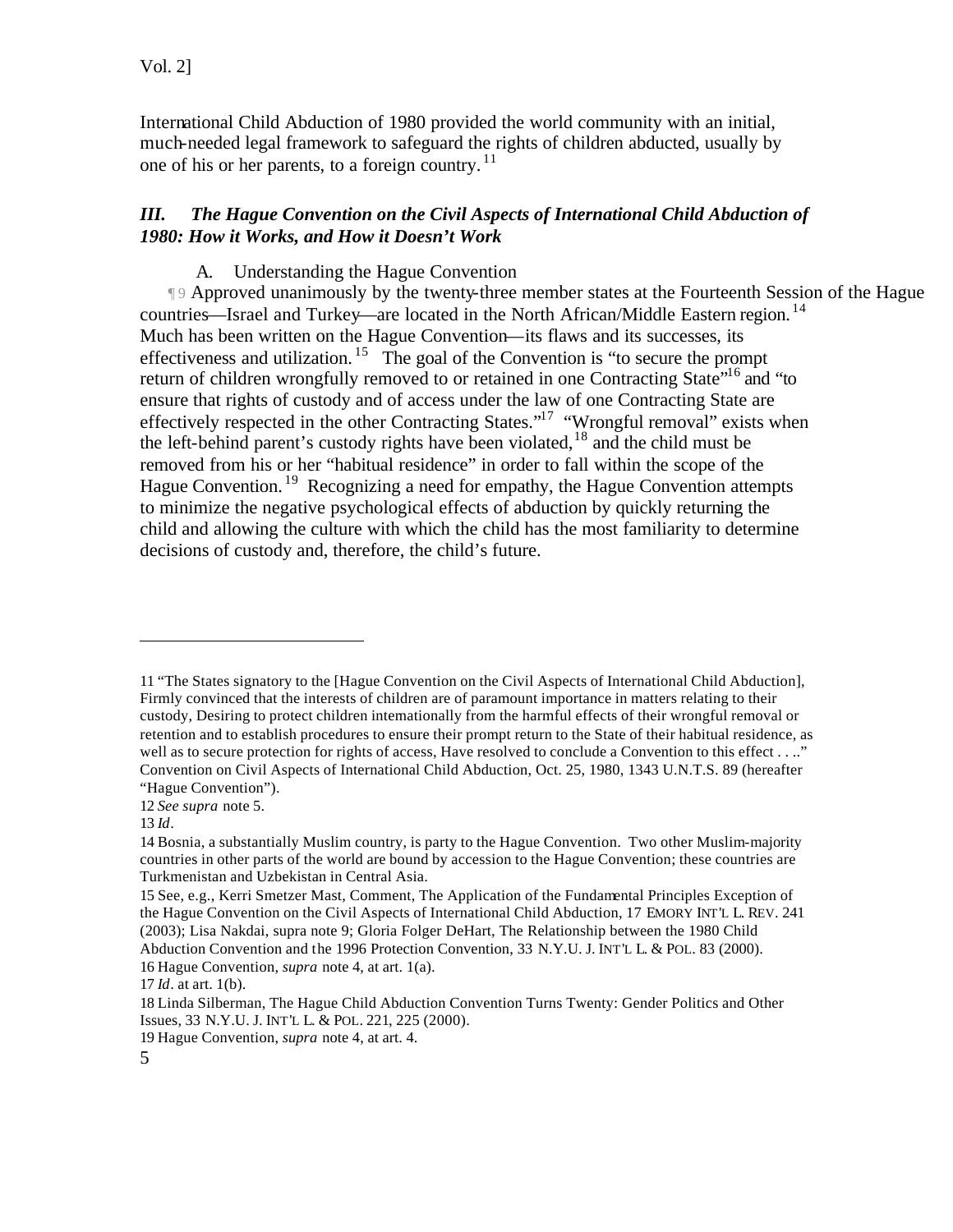$\parallel$  10 The Convention, therefore, is a return mechanism that does not seek to resolve custody issues or any additional disputes concerning the childen the childen the childen status; status; status; status; status; statu prevent the abducting parent from seeking a more favorable custody decision in a different country<sup>21</sup>—often a country where the abducting parent has citizenship, other family members, or a common (i.e., empathetic) ethnic or religious community.

If 11 While the Hague Convention has its problems,<sup>22</sup> it is at present the only piece of international leg

¶ 12 However, the Convention has been ratified by less than one-sixth of the world's countries, only eight of which are non-European.<sup>23</sup> The reality of the Convention's reach resembles a fishing net permeated with large holes: cast this net and you *might* catch some fish, but it is more likely that the fish will swim out through the readily available holes. The holes of the net represent those countries which are not party to the Convention; the fish are the abducting parents, and they swim, abducted kids in tow, directly towards the holes, where they in fact find protection from the world community that seeks to prosecute them. No Middle Eastern or North African countries, other than Israel, are party to the Hague Convention. This situation simultaneously provides a safe haven for the abducting parent, and a legal black hole for the child and the left-behind parent.

B. Beyond the Scope of the Hague Convention: Muslim-majority Nations in North Africa and the Middle East

**II3 Aside from some bilateral treaties between a few Muslim-majority countries and European nation** were to non-Hague-signatory North African or Middle Eastern countries.<sup>25</sup> Thus, there is a gaping hole in the overall ability to protect the rights of internationally abducted children. These countries are "safe harbors" that have historically allowed abducting Muslim fathers to evade international authority and essentially get away with the kidnapping of their child. Therefore, if a child is abducted to a country relying upon *Shari'a* in family law matters by his or her father, there is currently little recourse—legal or otherwise—available to the left-behind mother. Why is this the case? Women and

<sup>20</sup> *Id*. at art. 19 ("A decision under this Convention concerning the return of the child shall not be taken to be a determination on the merits of any custody issue.")

<sup>21</sup> Nakdai, *supra* note 9, at 253.

<sup>22</sup> For example, Article 12 establishes a one-year period during which the left-behind parent must locate the child and file a petition under the Hague Convention. This can be a difficult endeavor, as the abducting parent and child may be in hiding, using unknown false identities, etc. Other exceptions in Articles 13 and 20 create inconsistencies and difficulties in applying the Hague Convention and have been discussed elsewhere; *see* Nakdai, *supra* note 9; Tom Harper, *The Limitations of the Hague Convention and Alternative Remedies for a Parent Including Re-Abduction*, 9 EMORY INT'L LAW REV. 257 (1995).

<sup>23</sup> However, the Hague Convention binds forty percent of the world's countries through accession. Of these eighty countries, only five (Turkey, Bosnia, Burkina Faso, Turkmenistan, and Uzbekistan) have a Muslim population over twenty percent, and only one (Turkey) is located in the North African/Middle Eastern Region.

<sup>24</sup> France, for example, has bilateral treaties concerning international parental child abduction with several Islamically-governed countries including Algeria and Morocco. *See* ANNE-MARIE HUTCHINSON, INTERNATIONAL PARENTAL CHILD ABDUCTION 62, 141.

<sup>25</sup>Tom Harper, *supra* note 22, at 266 (*citing* Jack Kelley, *Foreign Abductions Get Congress' Attention*, USA TODAY, Aug. 30, 1993, at A6).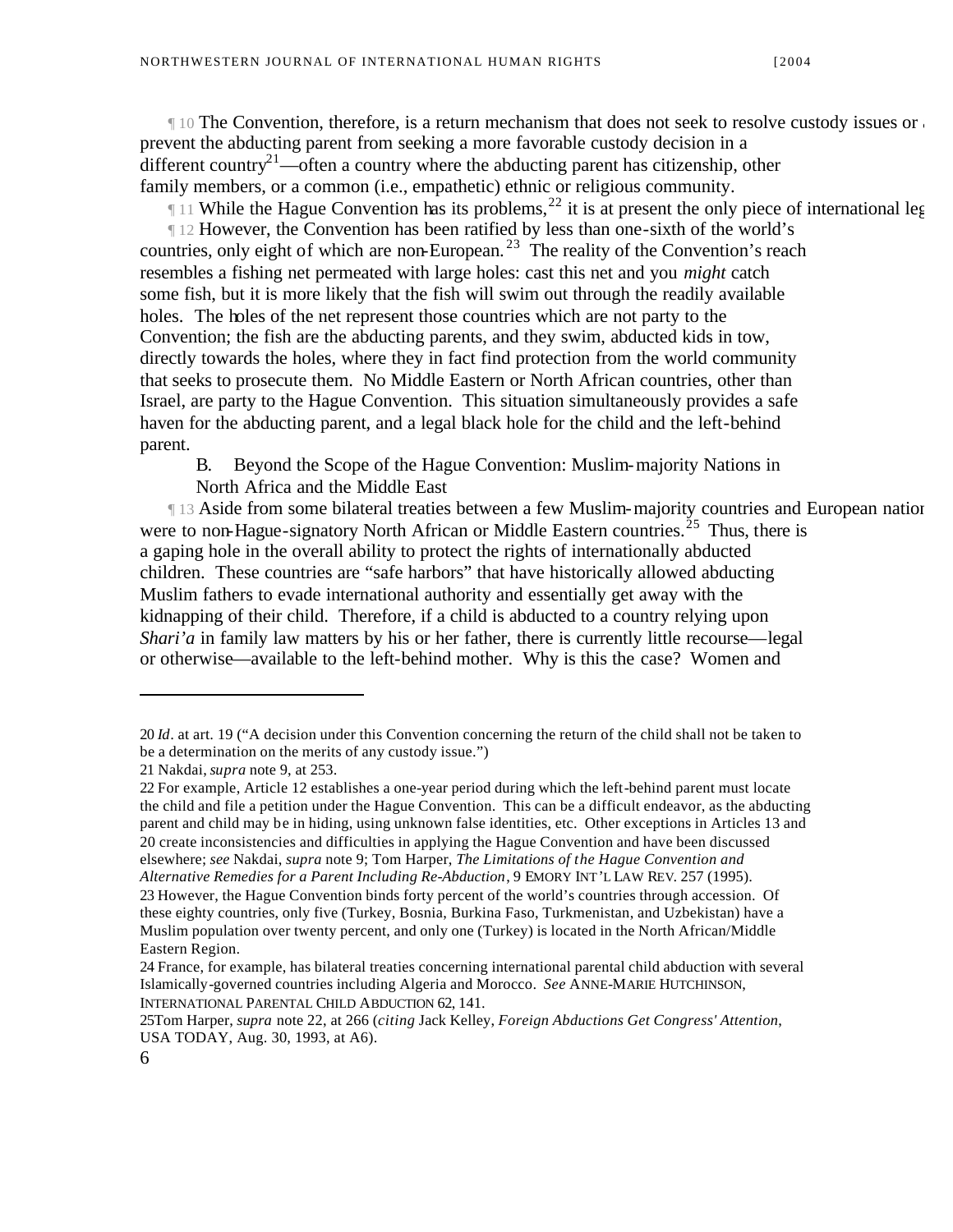$\overline{a}$ 

children in Muslim-majority countries have severely limited legal rights, particularly as applied to divorce, custody, visitation, and travel.<sup>26</sup> It is unlikely that these countries will ratify the Hague Convention as it currently stands since adhering to the Convention would potentially force these countries to contravene their own laws.

# *1. Elements of Islamic Law Relevant to International Child Abduction*

14 The religious and socio-cultural specifics of North African and Middle Eastern society strongly s when dealing with family law issues such as marriage, divorce, and child custody. *Shari'a* is believed to be divine law, and is comprised of four sources, including the word of God, Allah, as spoken through his prophet, Muhammad and preserved in the Qur'an and hadith, collections of Muhammad's sayings.<sup>27</sup> Considered an intrinsic part of one's identity as a Muslim, *Shari'a* is also a personal code by which one is expected to lead his or her life, regardless of one's nationality or regular domicile. *Shari'a* thus "draws no distinction between the religious and the secular, between legal, ethical, and moral questions, or between the public and private aspects of a Muslim's life."<sup>28</sup> Abdullahi Ahmed An-Naim, a legal scholar who has written extensively on the topic of Human Rights and Islam, notes the depth with which normative religious concepts permeate legal systems in Muslim-majority countries, even those who do not outwardly profess to be Islamic republics:

> [i]t is important to note that Islamic norms may be more influential at an informal, almost subconscious psychological level than they are at the official legal or policy level. One should not therefore underestimate the Islamic factor simply because the particular state is not constituted as an Islamic state, or because its legal system does not purport to comply with . . . *Shari'a*. . . . This is particularly important from a human rights point of view where underlying social and political attitudes and values may defeat or frustrate the declared policy and formal legal principles.<sup>29</sup>

<sup>26</sup> The unequal legal and societal status of women and children in countries utilizing *Shari'a* as their primary legal code (and whether it should be tolerated by the international community) gives rise to issues of cultural relativism. While this topic is somewhat beyond the scope of this article, it is a reality in dealing with Human Rights issues within the Islamic world, highlighting the need not only for diplomatic dialogue, but socio-cultural and inter-re ligious dialogue.

<sup>27</sup> *See* JOHN L. ESPOSITO,WOMEN IN MUSLIM FAMILY LAW 3-10 (1982) (identifying and elaborating on four main sources of Islamic law: the Qur'an, Sunna (or Prophetic example), *qiyas* (analogical reasoning), and *ijma* (community consensus)).

<sup>28</sup> Bharathi Anandhi Venkatraman, Comment, Islamic States and the United Nations Convention on the Elimination of All Forms of Discrimination Against Women: Are the Shari'a and the Convention Compatible?. 44 AM. U. L. REV. 1949, 1964 (1995) (citing KEITH HODKINSON, MUSLIM FAMILY LAW: A SOURCEBOOK 1 (1984)).

<sup>7</sup> 29 A.A. An-Naim, *Islam, Islamic Law, and the Dilemma of Cultural Legitimacy for Universal Human Rights, in* C.E. WELCH, JR,. & V.A. LEARY, ASIAN PERSPECTIVES ON HUMAN RIGHTS 31-32 (1990).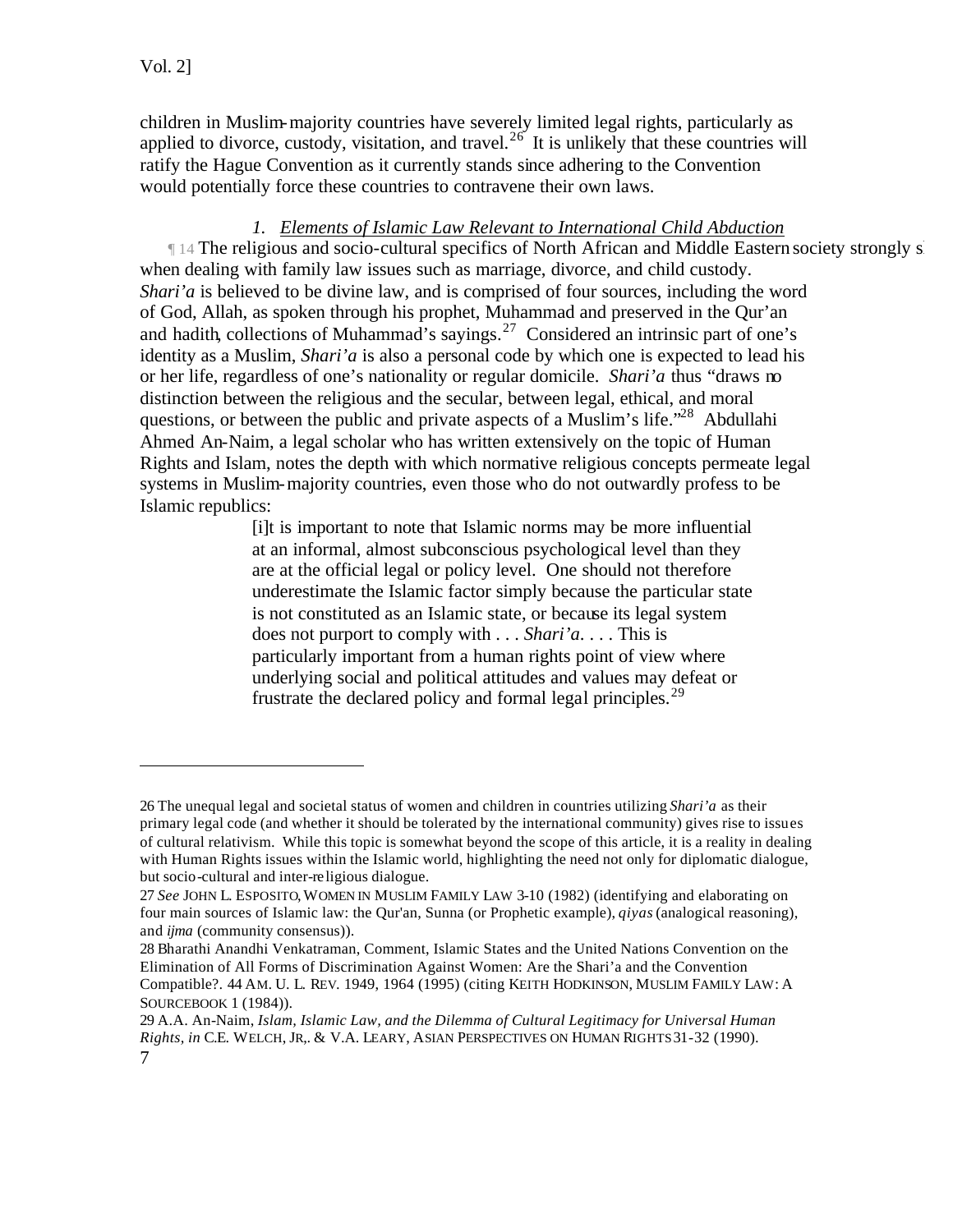¶ 15 In most North African and Middle Eastern countries, therefore, there is little separation of religion and state *inter alia*, criminal law, international, and human rights law (considered to be in the public domain) and religious practice, personal conduct, and family law (considered to be in the private domain).<sup>31</sup> Islamic family law with respect to children is generally divided into a tripartite structure: (1) infancy; (2) guardianship of education; and (3) guardianship of property.  $32$ 

If 16 Care of a child, which falls within the infancy stage, is called *hadana*. Under Islamic law, the mo are normally drawn from the mother's female relatives.<sup>34</sup> Depending on the school of Islam, the temporal period of custody may run as short as two years of age for boys, or as long as up to the age of marriage for girls.<sup>35</sup> Guardianship of education and property are exclusively the domain of the father or other male relatives.<sup>36</sup> In order to be awarded custody, the parent must show that they are mentally able to care for the child as well as capable of "safeguarding the child's interests."<sup>37</sup> Herein lies the crux of Islamic custody law: what are the child's interests?

 $\parallel$  17 A child born to a Muslim parent (mother or father) is, under *Shari'a*, a Muslim. A Muslim father best interests of the child . . . frequently corresponds with an upbringing under the *Shari'a*."<sup>38</sup> This "religiously-based 'best interests' standard"<sup>39</sup> has pointed ramifications in abduction and custody cases involving Muslim fathers and non-Muslim mothers; it is often the issue upon which abduction and custody disputes within the Islamic legal system turn:

> Muslim countries determine the best interests of the child according to religious and social values, and this typically leads [their] courts to conclude that it falls within the best interests of the child to have the child raised in the . . . nation or in its respective

 $\overline{a}$ 

- 35 *Id*. at 18.
- 36 *Id*. at 16.

39 Andrews, *supra* note 38, at 608.

<sup>30</sup> A good illustration of the official/subconscious structure An-Naim proposes in *supra* note 29, can be found in Turkey, a country with a majority Muslim population that has adopted a secular government yet finds itself in a steady struggle to balance secular governance with its population's strong identification with its Muslim history and identity.

<sup>31</sup> Venkatraman, *supra* note 28, at 1971. Note, however, that the boundaries between these public and private elements of law are often blurred.

<sup>32</sup> Hutchinson, *supra* note 24, at 16.

<sup>33</sup> *Id*. at 18.

<sup>34</sup> *Id*. at 16.

<sup>37</sup> *Id*. at 17.

<sup>38</sup> Danielle M. Andrews, Note, Non-Muslim Mothers V. Egyptian Muslim Fathers: The Conflict Between Religion and Law in International Child Custody Disputes and Abductions, 23 SUFFOLK TRANSNAT'L L. REV. 595, 608 (2000) (citing Monica E. Henderson, Note, U.S. State Court Review of Islamic Law Custody Decrees-When Are Islamic Custody Decrees in the Child's Best Interest?, 36 BRANDEIS J. FAM. L. 423, 426-28 (1998)).

<sup>8</sup>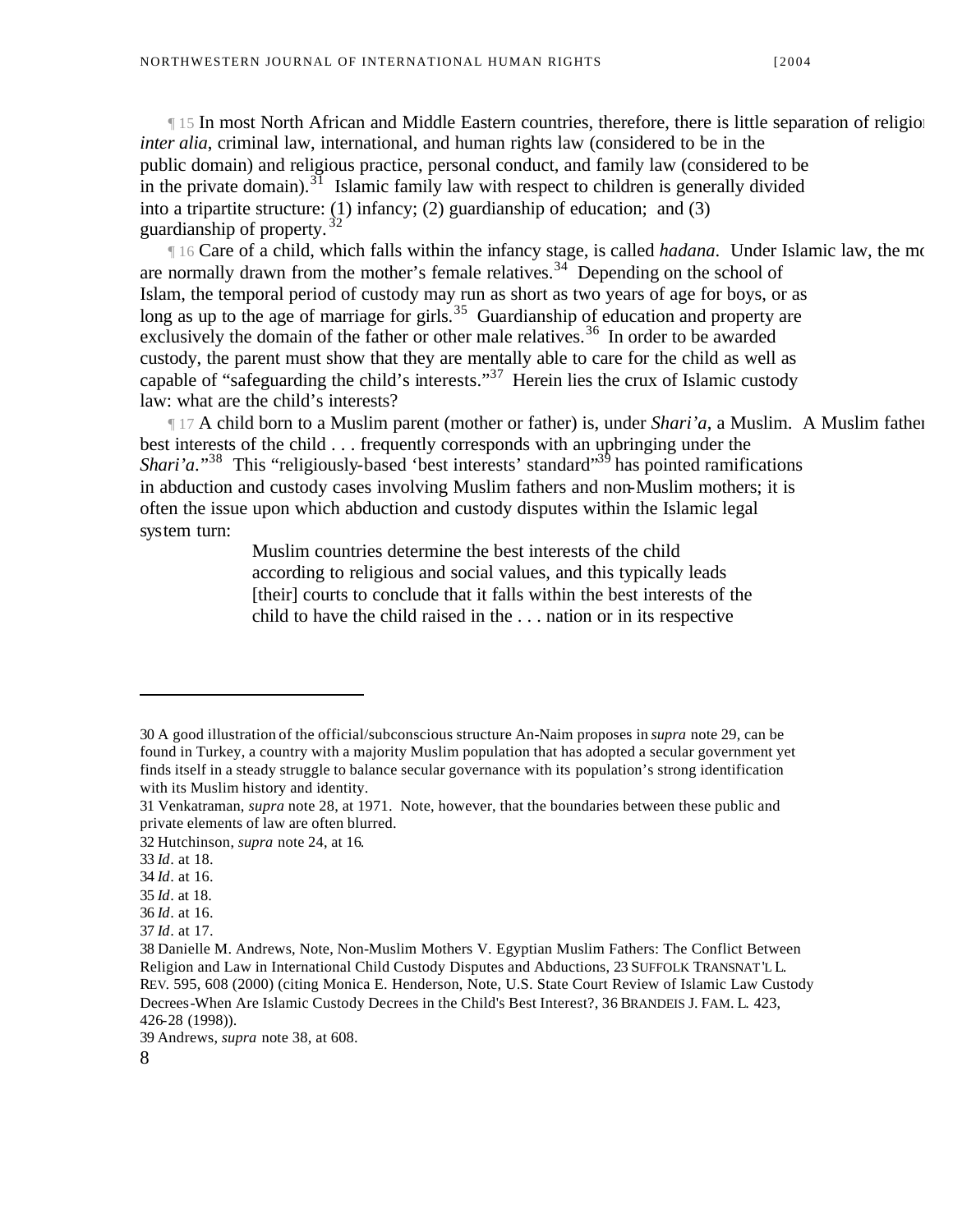culture. . . .These cultural biases and . . . laws in Islamic countries raise obstacles to  $[non-Muslim]$  foreign parents.<sup>40</sup>

It would therefore be rare that a court in a Muslim-majority country relying on *Shari'a* for matters of family law would award custody or demand the return of a child to a non-Muslim mother over a Muslim father in a Muslim-majority country if the legal definition of the child's interest is to be raised as a Muslim.

#### *2. Obstacles to Muslim Acceptance of the Hague Convention*

If 18 As articulated by legal ethnographer June Starr, resolution of abduction cases involving a non-Muslim father motion motion motion motion and Muslim father and Muslim father to Muslim father to Muslim father to Muslim a court of law) is at stake: Under which religion and culture should the child be raised?<sup>42</sup> According to the *Shari'a*, a child is considered to be a Muslim regardless of which parent, mother or father, is Muslim, and the child must be raised as a Muslim. By a parent or a court outside of an Islamic state, however, the child may be viewed as a non-Muslim, or a half-Muslim, and therefore as having the right to be raised in the non-Muslim parent's culture or religion. This is of course in direct conflict with *Shari'a*, and a Muslim-majority country basing its legal system on *Shari'a* would therefore never sign on to a convention, such as the Hague Convention, that might result in an outcome which is against Islamic law.

**The Since they are concerned with Human Rights, conventions, including,** *inter alia***, the Convention** implicitly require that states parties "impact both extra-governmental, private conduct as well as public law in signatory states.<sup>45</sup> As mentioned earlier, *Shari'a* seeks to maintain a division between private and public categories of law,  $46$  and while "[m]any Islamic nations . . . [will adopt] secular Western norms in the realm of public law, . . . [they will continue] to follow the *Shari'a* in matters of personal status or private law.<sup>\*47</sup> While both public and private law reform has occurred in Muslim-majority countries, private law reform has often been weak and difficult to enforce, particularly when it relates to women's and children's rights.<sup>48</sup> Therefore, as argued similarly by Bharathi Venkatraman, <sup>49</sup> when *Shari'a* is in contradiction with human rights convention provisions, it is extremely difficult for an Islamic nation to find a way to uphold such

<sup>40</sup> Id. at n.70 (citing Lara Cardin, Comment, The Hague Convention on the Civil Aspects of International Child Abduction As Applied to NonSignatory Nations: Getting to Square One, 20 HOUS. J. INT'L L. 141, 157-158 (1997)).

<sup>41</sup> June Starr, The Global Battlefie ld: Culture and International Child Custody Disputes at the Century's End, 15 ARIZ. J. INT'L & COMP. LAW 791, 806 (1998).

<sup>42</sup> *Id*. at 806.

<sup>43</sup> G.A. Res. 34/180, U.N. GAOR, 34th Sess., Supp. No. 46, at 193, U.N. Doc. A/34/46 (1979).

<sup>44</sup> Convention on the Rights of the Child, *supra* note 8.

<sup>45</sup> Venkatraman, *supra* note 28, at 1971.

<sup>46</sup> *See supra* note 28.

<sup>47</sup> Venkatraman, *supra* note 28, at 1971-72.

<sup>48</sup> *Id*. at 1972.

<sup>49</sup> *Id*.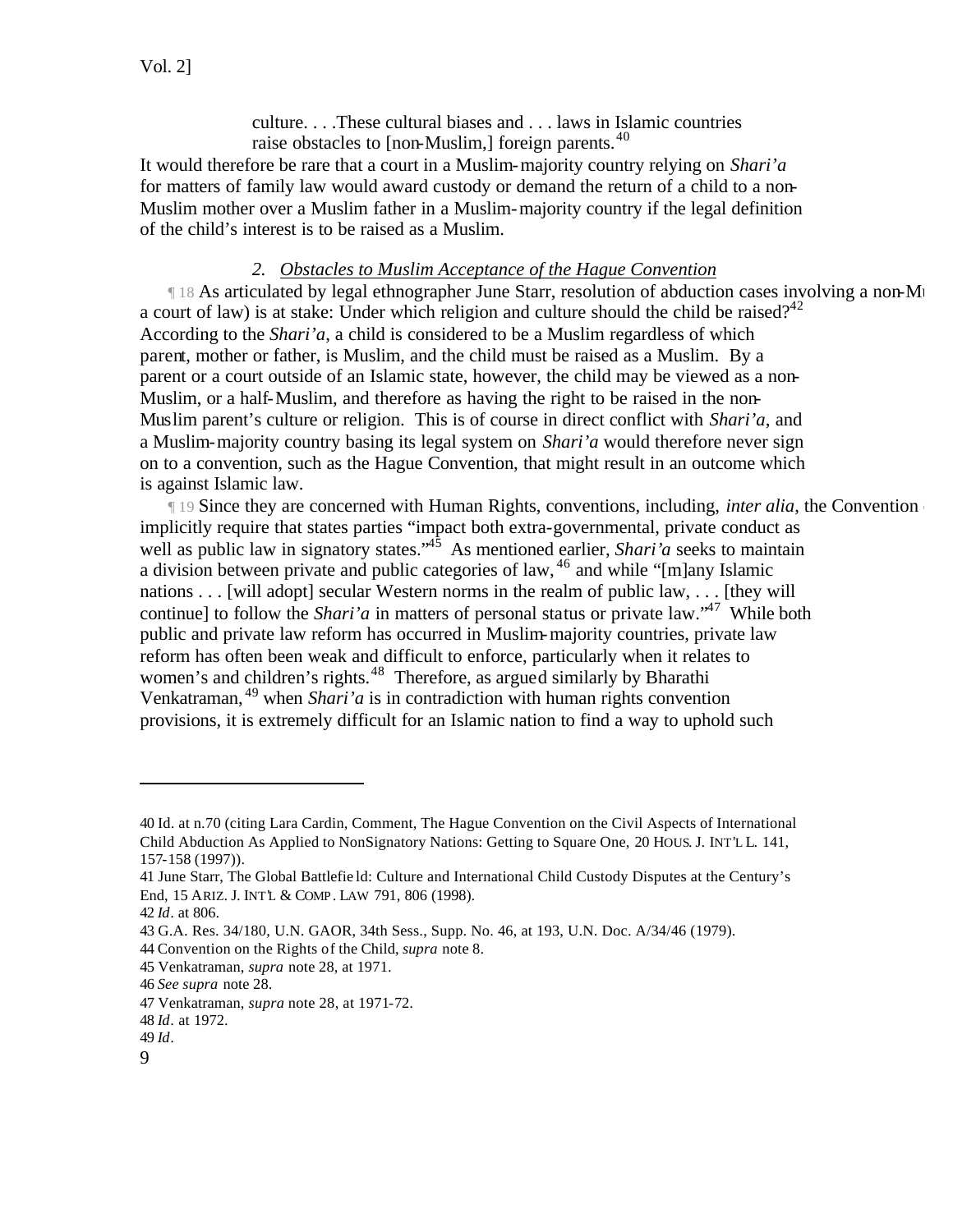provisions absent the taking of reservations, which often flout the rights the convention seeks to ensure.

#### *IV. Legal Recourse Available to an American Parent when a Child is Abducted to a non-Hague Country*

¶ 20 Current options for left-behind mothers whose children have been abducted to non-Hague countries are inadequat the Rights of the Child.

A. The IPKCA

121 While the Hague Convention provides a civil remedy for international child abduction cases, the crime, punishable by up to three years of imprisonment and fines if the child is not returned:

> whoever removes a child from the United States or retains a child (who has been in the United States) outside the United States with intent to obstruct the lawful exercise of parental rights shall be fined under this title or imprisoned not more than 3 years, or both. The term "child" means a person who has not attained the age of 16 years; "parental rights" with respect to a child, means the right to physical custody of the child—whether joint or sole and includes visiting rights, arising by operation of law, court order, or legally binding agreement of the parties.<sup>52</sup>

In addition, imprisonment beyond the initial sentence is possible if the abducting parent continues to refuse to return the child.

 $\parallel$  22 Although there have been some convictions under the IPKCA,<sup>53</sup> it unfortunately can rarely be uti albeit weakly, as a deterrent to future abductions. Success of the IPKCA is entirely dependent on the ability of the United States to arrest the abducting parent, a feat which is nearly impossible if the parent is a father living and/or hiding in an Islamic country. Further, under Islamic law, a Muslim abducting father has done nothing wrong, since it generally prefers the father in cases of child custody beyond infancy; he is also acting to ensure that the child be raised a Muslim, which, as discussed earlier, is sanctioned under *Shari'a*.

123 These legal realities, coupled with the currently anti-U.S. sentiment in many North African and N address these issues in an analysis of *United States v. Ahmed Amer*,<sup>55</sup> the first case to be

51 Jacqueline D. Golub, The International Parental Kidnapping Crime Act of 1993: The United States' Attempt to Get our Children Back – Is It Working?, 24 BROOK. J. INT'L L. 797 (1997). 52 18 USCS § 1204(a)-(b) (1998).

53 Between 1993-1998, there were sixty-two indictments under the IPKCA but only thirteen convictions.

Timothy A. Maier, *Justice Ignores Stolen Kids*, INSIGHT MAG., Nov. 29, 1999, *available at*

http://www.insightmag.com/main.cfm?include=detail&storyid=208345.

54 Golub, *supra* note 51, at 798.

<sup>50 18</sup> USC § 1204 (1998).

<sup>55</sup> United States v. Ahmed Amer, 110 F.3d 873 (2d Cir. 1997).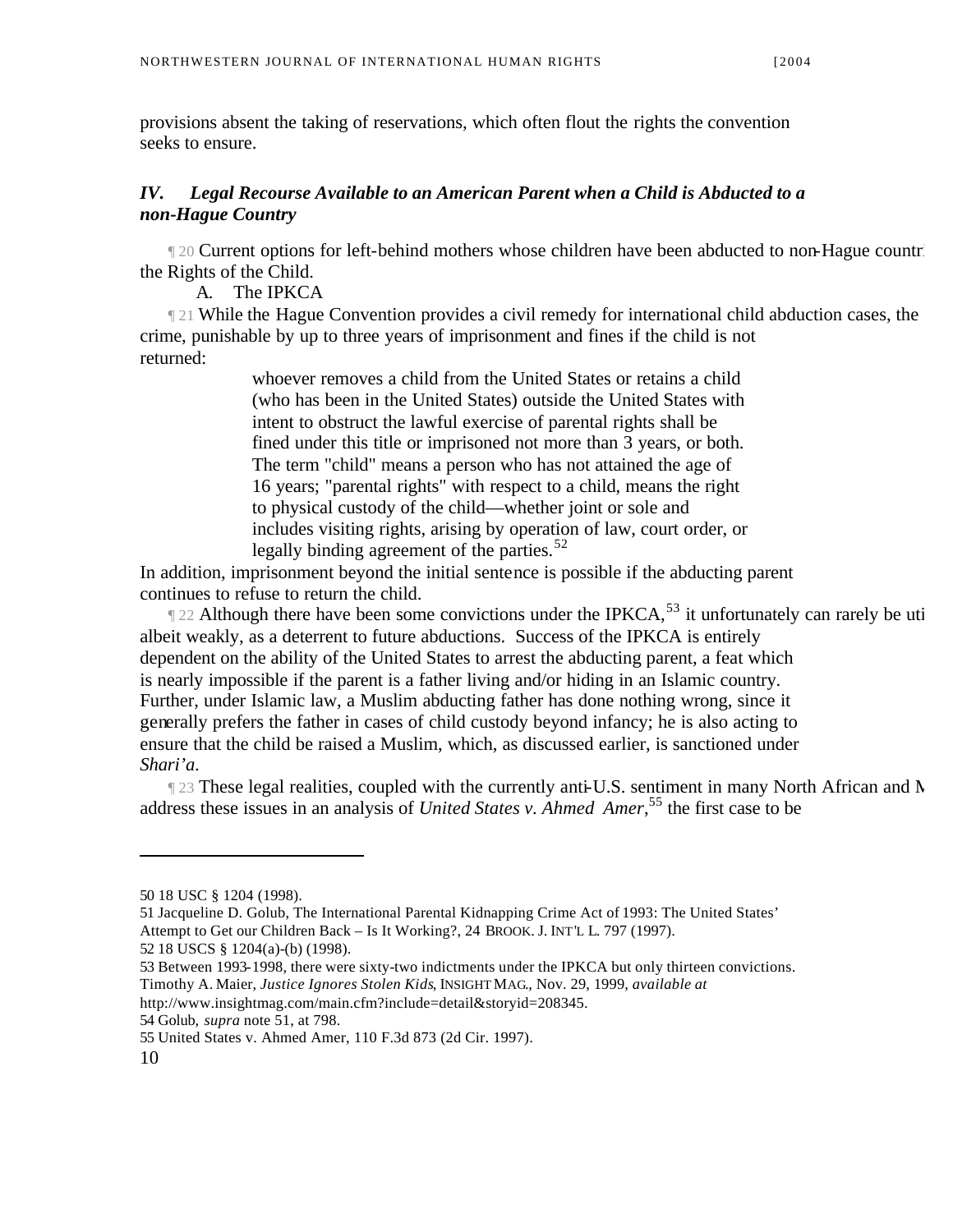decided under the IPKCA.<sup>56</sup> Golub recognizes that the IPKCA often fails due to problems with extradition of the abducting parent,<sup>57</sup> which would lead one to develop ideas on how to cure this extradition problem in order to enable the IPKCA to work more effectively. Berndt's agenda is to urge the U.S. to strongly enforce the IPKCA, as she views it as a viable solution to the international child abduction to non-Hague countries problem; however, she insightfully alludes to the idea that cultural particularities may impede the success of IPKCA as they have the Hague Convention, which is a rigid reality. <sup>58</sup>

B. Diplomatic and Legislative Intervention

## *1. Bilateral Treaties*

 $\P$  24 It has been suggested that the United States initiate country-specific, bilateral treaties with non-H country's legal system inherently conflicts with the structure of the Hague Convention, "alternative bilateral consular arrangements that…fall short of the wide range of responsibilities Hague compliance would require [might be viable]."<sup>60</sup> The State Department has indicated that they have begun to discuss this with "several countries in the Middle East."<sup>61</sup> There are several problems with this scenario. First, it is possible that some of the religious/cultural specifics of Middle Eastern law and society may not be reconcilable under a bilateral treaty since Muslim and U.S. law on divorce, custody, and children's and women's rights conflict at their core.<sup>62</sup> Secondly, if the U.S. were to rely primarily on bilateral treaties in order to establish protocols for international child abduction cases, the danger of inconsistencies among such treaties could further undermine relations in a region where anti-American sentiment is on the rise. $^{63}$ Inconsistent treaty policies might also lead abducting parents to seek out countries with which the U.S. has less stringent treaty provisions in order to reduce the likelihood of

<sup>56</sup> Id.; see also Caroline Berndt, United States v. Amer and the International Parental Kidnapping Crime Act - The Final Answer to the Problem of International Parental Abductions, 23 N.C. J. INT'L L. & COM. REG. 405 (1998). There appear to be a small number of cases tried under the IPKCA, including United States v. Alahmad, 211 F.3d 538 (10th Cir. 2000); United States v. Ventre 338 F.3d 1047 (9th Cir. 2000); United States v. Fazal 203 F. Supp. 2d 33 (Mass. 2002).

<sup>57</sup> Golub, *supra* note 51, at 821.

<sup>58</sup> Berndt, *supra* note 56, at 445.

<sup>59</sup> Harper, *supra* note 22, at 280.

<sup>60 2003</sup> Report to Congress on International Child Abductions/Report to Congress on International Child Abductions in Response to the Statement of Managers Accompanying F-103 Omnibus Appropriations Bill P.L. 108-7, *available at* http://travel.state.gov/2003\_Hague\_Compliance\_Report.html. 61 *Id*.

<sup>62</sup> Note again, however, that France has bilateral treaties concerning international parental child abduction with several Islamically-governed countries including Algeria and Morocco. *See* Hutchinson, *supra* note 24, at 141.

<sup>63</sup> For example, if the U.S. were to allow for less stringent policies in a treaty with Middle Eastern country "X" than in a treaty with Middle Eastern country "Y" due to political or economic/trade pressures, country "Y" would likely harbor resentment against the U.S., citing assertions of favoritism or distrust.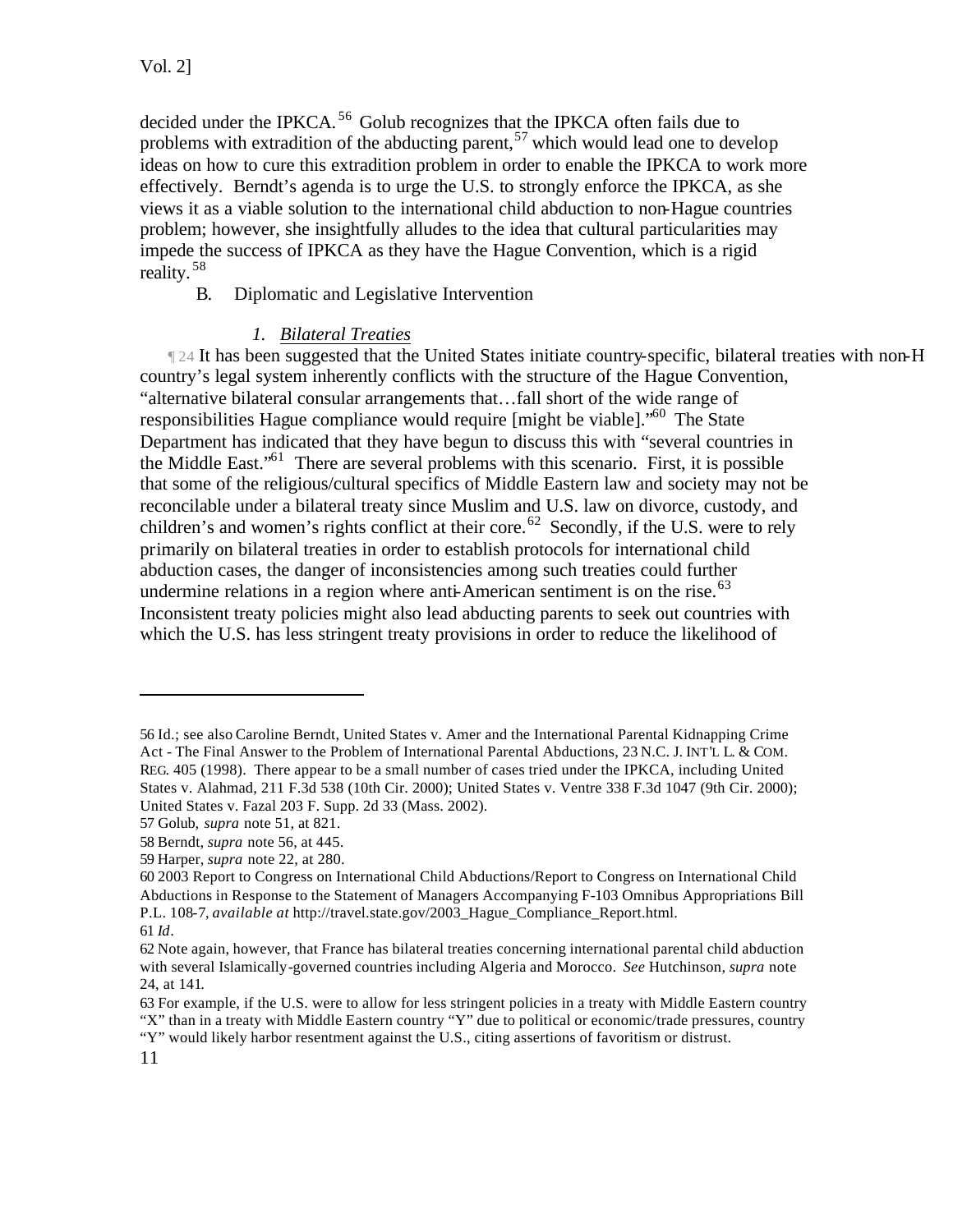legal ramifications resulting from their act of abduction.<sup>64</sup> Thirdly, bilateral treaties would still result in holes in the net—the U.S. does not have diplomatic relations with a number of Muslim countries, and parental abductors fleeing to those countries would still find a safe haven. Bilateral treaties, however, could certainly reduce the number of unresolved international parental abduction cases, and could also play a substantial role in mending and building international relations between the U.S. and Muslim countries. In addition, bilateral treaties could also ensure that human rights issues remain on the political and social agenda in Muslim countries, where significant violations still occur regularly.

#### *2. Other Types of Diplomatic Intervention*

 $\parallel$  25 A number of additional diplomatic/legislative steps have been taken in an attempt to address the problem of above nonfather in the mid-1980's and taken to Saudi Arabia: $65$  (1) The International Religious Persecution Act  $\left($ IRPA $\right)$ <sup>66</sup> prosecutes kidnapping for forced religious conversion of minors taken abroad; and (2) an amendment denying U.S. visas to family members of parental child abductors.<sup>67</sup> The IRPA legislation does not guarantee the return of the child unless the country to which the child has been abducted is willing to cooperate, resulting in a fairly unenforceable law. The visa denial amendment is more promising, but it only applies if the abducting parent's family seeks to travel to the United States.<sup>68</sup> The abducting family surely would take all possible steps to avoid the need to travel to the United States.

The Other legislative measures that touch on the issue of International Child Abduction/Kidnapping in inapplicable to non-Hague cases. The Uniform Child Custody Jurisdiction Act (UCCJA) has some international application as it can be used to determine where a custody hearing should take place based on the child's habitual or home residence.<sup>70</sup> Like the Hague Convention, the UCCJA upholds the standard that the child's custody hearings should be held in the jurisdiction of the habitual residence of the child. However, like the other

<sup>64</sup> Although most international parental kidnappers tend to go to their country of origin, there are cases of abducting parents traveling from country to country in order to evade the left-behind parent, most notably that of Maureen Dabbagh, whose daughter, Nadia, had been taken to Syria and then Saudi Arabia by her father. *See* http://www.allandetrich.com/maureenstory.htm.

<sup>65</sup> Maier, *supra* note 1.

<sup>66</sup> The International Religious Persecution Act (S. 1868) was passed in October 1998 by Congress. This act "would create an ambassador-at-large in the State Department to monitor and report on the status of religious persecution around the world. Based on [these reports], countries found to be persecuting religious minorities would be subject to sanctions on non-humanitarian aid." *See*  http://www.rac.org/legislate/101398.html.

<sup>67</sup> Maier, *supra* note 1. Democratic Senator Diane Feinstein of California attached the visa denial amendment to an omnibus spending bill (HR4328) in 1998.

<sup>68</sup> The idea for the visa denial bill emerged after Ms. Roush's in-laws sought a visa for medical treatment in the U.S. while her daughters remained in Saudi Arabia.

<sup>69</sup> *See* 42 U.S.C.S. § 11603 (2000).

<sup>12</sup> 70 The UCCJA has been adopted by all fifty states, but the international application of the law is not valid in Missouri, Ohio, Oregon, New Mexico, South Dakota, and Indiana. Starr, *supra* note 41, at 803.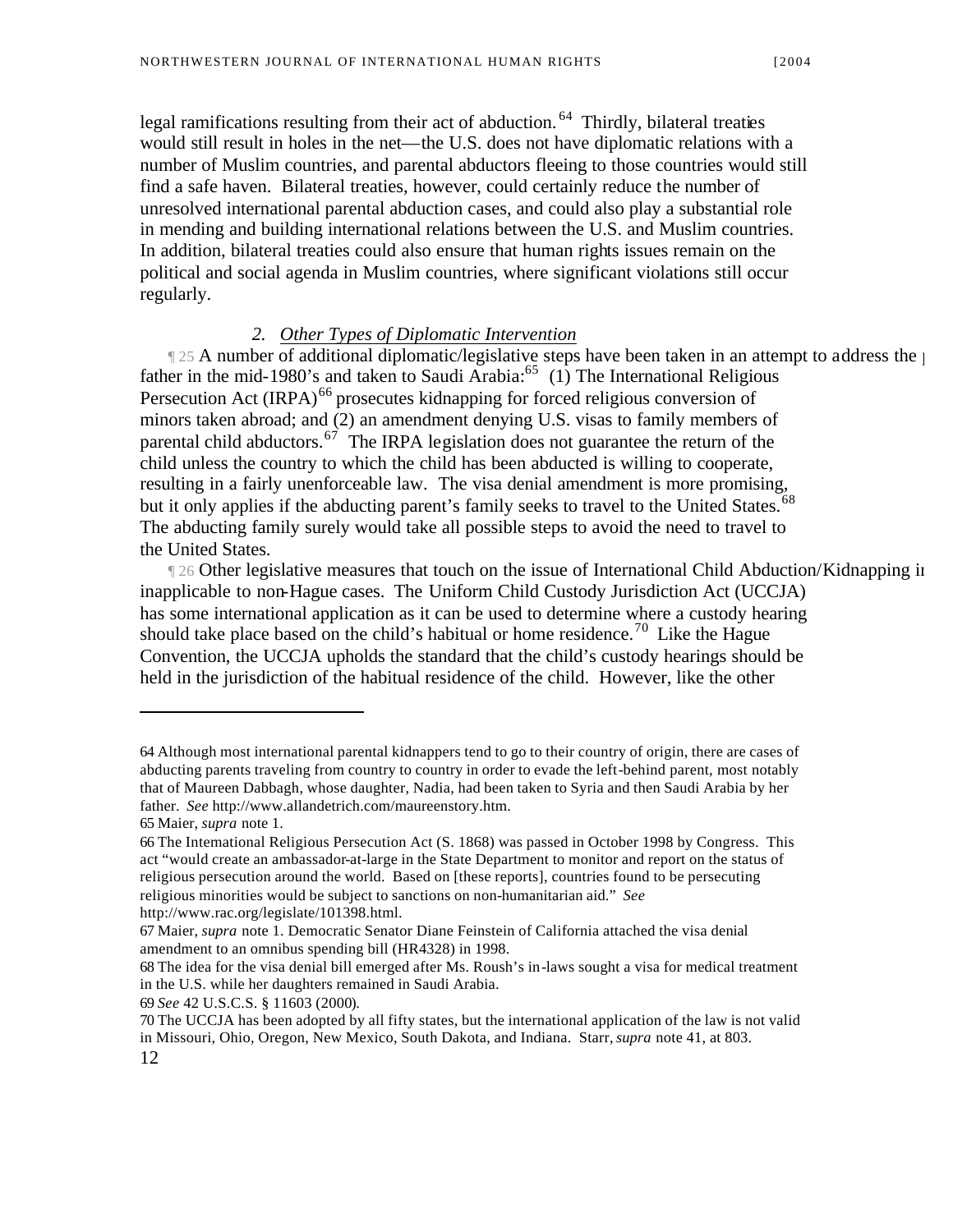legislation discussed, the UCCJA does not provide for an internationally mandated return of the child.

#### C. Re-abduction

The 27 Re-abduction, where the left-behind parent tries him- or herself or hires mercenaries to "re-kidnap" left-behind parent to criminal prosecution. Re-abductions often fail and, in Muslimmajority countries, the penalty of death is attached to the perpetrator of such a crime.<sup>71</sup> Although there are numerous private security companies in the United States and Europe that offer re-abduction services,<sup>72</sup> re-abduction is not a realistic option for left-behind parents as it is illegal, dangerous, and could potentially result in worsening the situation for both the left-behind parent and the abducted child.<sup>73</sup>

D. Utilization of the United Nations' Convention on the Rights of the Child of 1989 (UNCRC)

[128] Utilization of the Convention on the Rights of the Child is perhaps the most promising vehicle the return of a child about the return of a child is perhaps the most promising vehicle the return of a non-Brian Kenworthy and Rhona Schuz both analyze the UNCRC in light of the Hague Convention, and Shawronda Higgins-Thornton argues for a reworking of the Hague Convention, utilizing the UNCRC.<sup>74</sup> The UNCRC has been ratified by all countries, including those governed under Islamic law, except for the United States and Somalia, which have indicated their intent to ratify by becoming signatories to the UNCRC.

¶ 29 Some, but not all, of the North African and Middle Eastern countries have taken a blanket reservation to statements with These articles give effect to consideration of a child's "best interests," which are defined as the right to be cared for by and to maintain contact with their parents, the right for children and their parents to leave and enter their country *for the purpose of maintaining contact with one another*, and the right for children to be *heard* and to *participate in matters that affect their lives*.

<sup>71</sup> Harper, *supra* note 22, at 269 (*citing* Jack Kelley, *The Man Behind the Disguise*, USA TODAY, Aug. 30, 1993, at A6).

<sup>72</sup> See, for example, IFRS Group, based in California, *at* http://www.ifrsgroup.com/childkidnap.html; Zamora and Associates, based in Washington, D.C. and The Hague, at

http://www.zamora.nl/introduction.html; Trojan Securities, founded by "former elite British military personnel . . ." and based in Arkansas, at http://www.trojansecurities.com.

<sup>73</sup> In and of itself, re-abduction is an interesting subject, and Tom Harper's article, The Limitations of the Hague Convention and Alternative Remedies for a Parent Including Re-Abduction, discusses the ramifications and liabilities for a re-abducting parent quite thoroughly. Harper, *supra* note 22.

<sup>74</sup> See Brian Kenworthy, The Un-Common Law: Emerging Differences Between the United States and the United Kingdom on the Children's Rights Aspects of the Hague Convention on International Child Abduction, 12 IND. INT'L & COMP. L. REV. 329 (2002); Rhona Schuz, The Hague Child Abduction Convention and Children's Rights, 12 TRANSNAT'L L. & CONTEMP. PROBS. 393 (2002); Shawronda Higgins-Thornton, Innocence Snatched: A Call for a Multinational Response to Child Abduction that Facilitates Sexual Exploitation, 31 GA. J. INT'L & COMP. L. 619 (2003).

<sup>75</sup> See http://www.unhchr.ch/html/menu3/b/treaty15\_asp.htm for a listing of each signatory country's declarations and reservations to the UNCRC.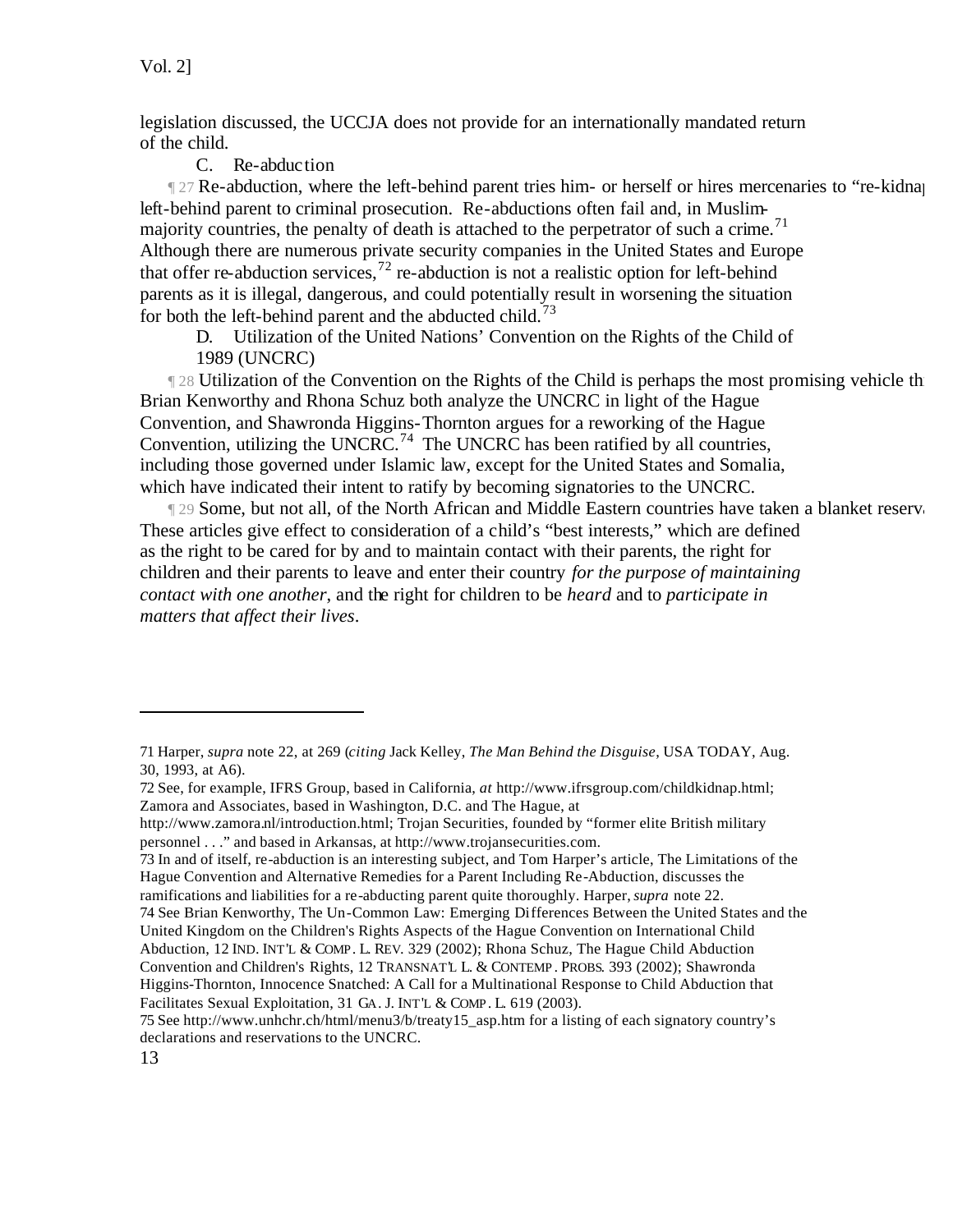If 30 It could be argued that these rights are all violated by international parental child abduction. Rho cases.<sup>76</sup> Building on this idea, Martha Bailey argues that "if a . . . parent removes a child in violation of an order, agreement, or law and is not ordered to return the child in order to have the issue adjudicated in the country of the child's habitual residence, then, arguably, the child is deprived of her or his rights [to not be separated from her or his parents against their will under the Convention on the Rights of the Child."<sup>77</sup> Since Muslim-majority signatories to the UNCRC are bound to uphold these rights, one might argue that they are subsequently bound to return children abducted to their countries to the left-behind parent for further legal resolution. June Starr, in an analysis of seven custody/abduction cases involving non-Hague parties, points out the glaring lack of the U.S. justice system to utilize the UNCRC: "[m]any of the Muslim custody cases heard in U.S. courts violate one or more Articles of the Convention on the Rights of the Child. It is 'as if' the United Nations had never drafted the Resolution."<sup>78</sup> However, the United States has only signed the UNCRC, it has not yet ratified it; therefore it is not bound to uphold the provisions of the treaty. Further, Ms. Starr does not offer an approach through which courts, foreign or domestic, could enforce the UNCRC provisions.

[31 How best to utilize the UNCRC then? Cara Finan suggests that the UNCRC act as an "international" executed. How would the return of the child be guaranteed? How would subsequent decisions of custody and visitation be handled?

#### *V. The International Family Court (IFC)*

 $\parallel$  32 Abductions to Muslim-majority countries that incorporate *Shari'a* into their legal systems touch on the court is foreign: "Do we trust the foreign courts in cases of cultural conflict, when the foreign courts represent a particular culture? [H]ow much can we trust foreign courts if the issue goes beyond 'pure' custody and into the realm of cultural and religious differences?"<sup>80</sup> Are courts qualified to make such decisions? These questions raise what I believe to be the crux of the issue surrounding parental child abductions to Muslimmajority countries: how can issues of cultural and religious difference be fairly, and effectively adjudicated?

[33 I propose taking Ms. Finan's concept of the UNCRC forum a step further, establishing instead an countries to recognize and enforce children's rights is valid and insightful, and could result in gaining the participation of these countries in an international family court if it were attached to the UNCRC. However, this would require amending the UNCRC in

<sup>76</sup> Schuz, *supra* note 74, at 403. Ms. Schuz elaborated further on this statement, expressing her view that "the fact that there are a number of articles of the U.N. Convention referring to contact between the child and his parents supports the idea that this is a separate right." Personal communication, Nov. 25, 2003. 77 Martha Bailey, The Right of a Non-Custodial Parent to an Order for Return of a Child under the Hague ConventionT, 13 CAN. J. FAM. LAW 287, 301 (1996).

<sup>78</sup> Starr, *supra* note 41, at 831.

<sup>79</sup> Cara L. Finan, Convention on the Rights of the Child: A Potentially Effective Remedy in Cases of International Child Abduction, 34 SANTA CLARA L. REV. 1007, 1035-38 (1994). 80 Starr, *supra* note 41, at 807.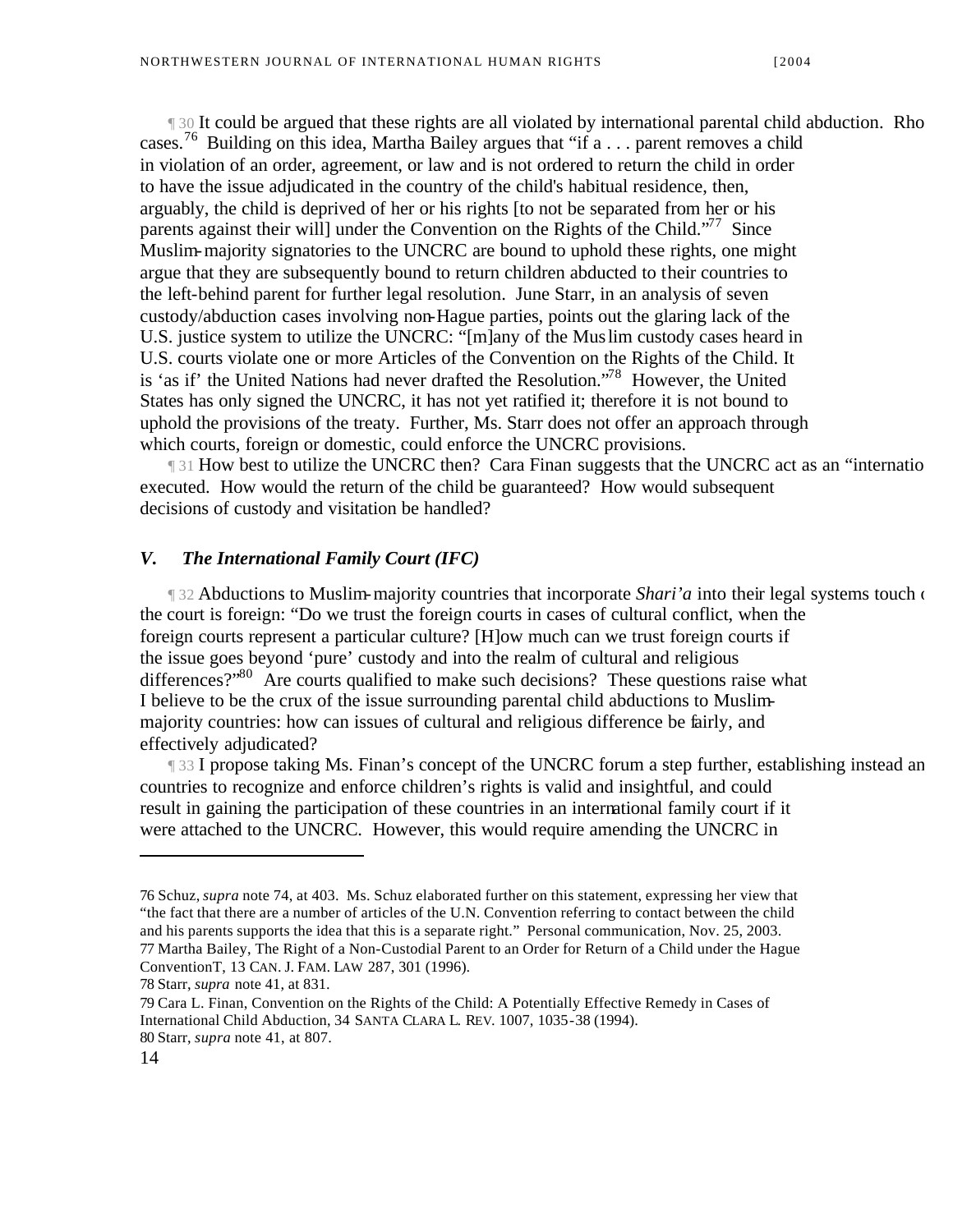accordance with Article  $50<sub>1</sub><sup>81</sup>$  which in turn requires separate ratification, which could not be guaranteed. And further, there are some countries (Saudi Arabia among them) that have taken a blanket reservation to the UNCRC "with respect to all such articles as are in conflict with the provisions of Islamic law."<sup>82</sup> The challenge in establishing an international family court would therefore be securing the participation and involvement of Muslim-majority nations. Given the specifics of *Shari'a* that are incompatible with many non-Muslim systems of law, including many international human rights mechanisms, why would Muslim-majority countries be willing to join an international family court? Such a court would have to be structured so as to respect and value the perspectives of all cultures and legal systems, which would be no small task. If international child abductions *from* Muslim-majority countries were substantial in number, those countries would likely have an interest in pursuing an international forum where cases could be heard. Statistics on abductions of children from Muslim-majority countries are difficult to locate, but according to Interpol's limited database of twohundred abducted children, eleven of these children have been abducted from Muslimmajority countries including Egypt, Iraq, Jordan, Syria, and Uzbekistan. <sup>83</sup> Further research into this area would be an essential step for proponents of an international family court, as it presents the strongest motivation Muslim-majorities would have to support such an international forum.

¶ 34 International courts such as the International Court of Justice (ICJ) and the International Criminal Court (I [International Court of Justice.]"<sup>84</sup> Egypt is the only North African or Middle Eastern

<sup>81</sup> Article 50(1) of the UNCRC sets forth the amendment process as follows: "Any State Party may propose an amendment and file it with the Secretary-General of the United Nations. The Secretary-General shall thereupon communicate the proposed amendment to States Parties, with a request that they indicate whether they favour a conference of States Parties for the purpose of considering and voting upon the proposals. In the event that, within four months from the date of such communication, at least one third of the States Parties favour such a conference, the Secretary-General shall convene the conference under the auspices of the United Nations. Any amendment adopted by a majority of States Parties present and voting at the conference shall be submitted to the General Assembly for approval." *See* http://www.unhchr.ch/html/menu3/b/k2crc.htm.

<sup>82</sup> *See* http://www.unhchr.ch/html/menu3/b/treaty15\_asp.htm.

<sup>83</sup> *See* http://www.interpol.int. Interpol does not make its full database of missing/abducted children available at this time.

<sup>84</sup> REPORT OF THE INTERNATIONAL COURT OF JUSTICE, 1 Aug. 2002 – 31 July 2003, *available at*  http://www.icj-cij.org/icjwww/igeneralinformation/igeninf\_Annual\_Reports/iicj\_annual\_report\_2002-2003.pdf. The sixty-four countries party to the ICJ are: Australia , Austria, Barbados, Belgium, Botswana, Bulgaria, Cambodia, Cameroon, Canada, Costa Rica, Cyprus, the Democratic Republic of the Congo, Denmark, Dominican Republic, Egypt, Estonia, Finland, Gambia, Georgia, Greece, Guinea, Guinea-Bissau, Haiti, Honduras, Hungary, India, Ivory Coast, Japan, Kenya, Lesotho, Liberia, Liechtenstein, Luxembourg, Madagascar, Malawi, Malta, Mauritius, Mexico, Nauru, Netherlands, New Zealand, Nicaragua, Nigeria, Norway, Pakistan, Panama, Paraguay, Peru, the Philippines, Poland, Portugal, Senegal, Serbia and Montenegro, Somalia, Spain, Sudan, Suriname, Swaziland, Sweden, Switzerland, Togo, Uganda, United Kingdom of Great Britain and Northern Ireland and Uruguay. The declaration of Peru was deposited with the Secretary-General of the United Nations during the twelve months under review, on 7 July 2003.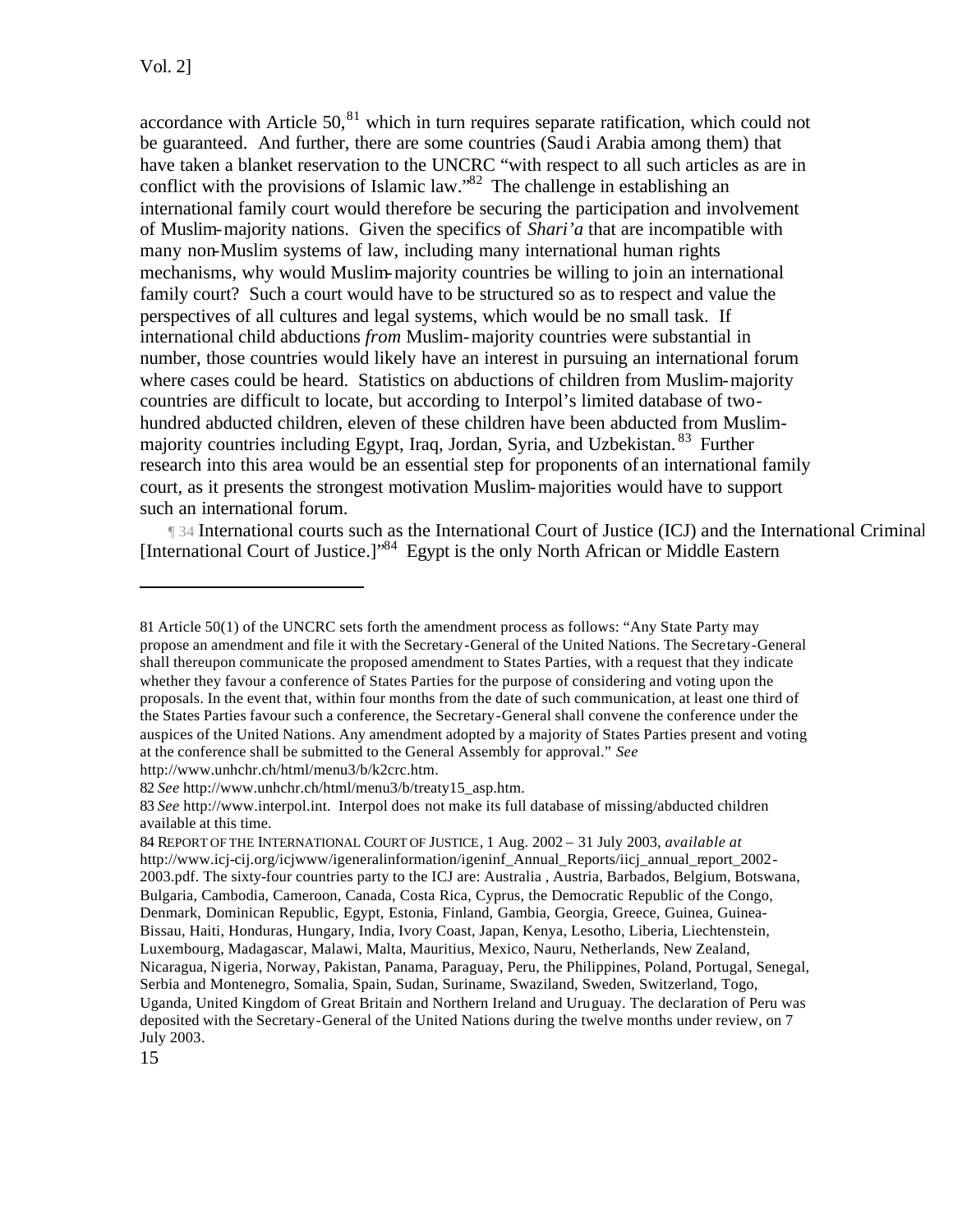country party to the ICJ at present. With regard to the ICC, "[a]s of 5 September 2003, 92 countries have ratified the Rome Statute of the International Criminal Court."85 Jordan is the only North African or Middle Eastern country party to the ICC at present. Part II (B) of this paper examined some difficulties concerning Muslim-majority countries' abilities to uphold international human rights standards without conflicting with Islamic law. There remains, then, the question of how to formulate international human rights mechanisms—for the purposes of this paper, an international family court—so as to appeal to Muslim countries through a respect for Islamic law.

A. The Islamic Human Rights Tradition

¶ 35 Islam prides itself on its commitment to human rights, preparing documents such as the Universal Islamic Declaration of Human Rights in 1981 (UIDHR) attributing these rights to divine origination:

> Islam gave to mankind an ideal code of human rights fourteen centuries ago. These rights aim at conferring honour and dignity on mankind and eliminating exploitation, oppression and injustice. Human rights in Islam are firmly rooted in the belief that God, and God alone, is the Law Giver and the Source of all human rights. Due to their Divine origin, no ruler, government, assembly or authority can curtail or violate in any way the human rights conferred by God, nor can they be surrendered. Human rights in Islam are an integral part of the overall Islamic order and it is obligatory on all Muslim governments and organs of society to implement them in letter and in spirit within the framework of that order.<sup>88</sup>

In contrast to the secular international human rights documents of many non-Muslimmajority countries and international organizations, the contents of the UIDHR and CDHR find their authority in the Qur'an and the Hadith. While Islamic human rights theories are therefore rooted in a legal system that is based on precepts of religion, reformists such

87 Cairo Declaration on Human Rights in Islam, 14 Muharram 1411, 5 August 1990, *available at* http://www.humanrights.harvard.edu/documents/regionaldocs/cairo\_dec.htm.

88 Universal Islamic Declaration of Human Rights, *supra* note 86, at Foreword.

<sup>85 &</sup>quot;International Criminal Court: States Parties" *at* http://www.icc-cpi.int/php/statesparties/allregions.php. The ninety-two countries party to the ICC are: Afghanistan, Albania, Andorra, Antigua and Barbuda, Argentina, Australia, Austria, Barbados, Belgium, Belize, Benin, Bolivia, Bosnia and Herzegovina, Botswana, Brazil, Bulgaria, Cambodia, Canada, Central African Republic, Colombia, Costa Rica, Croatia, Cyprus, Democratic Republic of Congo, Denmark, Djibouti, Dominica, East Timor, Ecuador, Estonia, Fiji, Finland, France, Gabon, Gambia, Georgia, Germany, Ghana, Greece, Guinea, Honduras, Hungary, Iceland, Ireland, Italy, Jordan, Latvia, Lesotho, Liechtenstein, Lithuania, Luxembourg, Macedonia, Malawi, Mali, Malta, Marshall Islands, Mauritius, Mongolia, Namibia, Nauru, Netherlands, New Zealand, Niger, Nigeria, Norway, Panama, Paraguay, Peru, Poland, Portugal, Republic of Korea, Romania, Saint Vincent and The Grenadines, Samoa, San Marino, Senegal, Serbia and Montenegro, Sierra Leone, Slovakia, Slovenia, South Africa, Spain, Sweden, Switzerland, Tajikistan, Tanzania, Trinidad and Tobago, Uganda, United Kingdom, Uruguay, Venezuela, and Zambia.

<sup>86</sup> Universal Islamic Declaration of Human Rights, 21 Dhul Qaidah 1401, 19 September 1981, *available at* http://www.shrc.org/english/docs/uidhr.htm.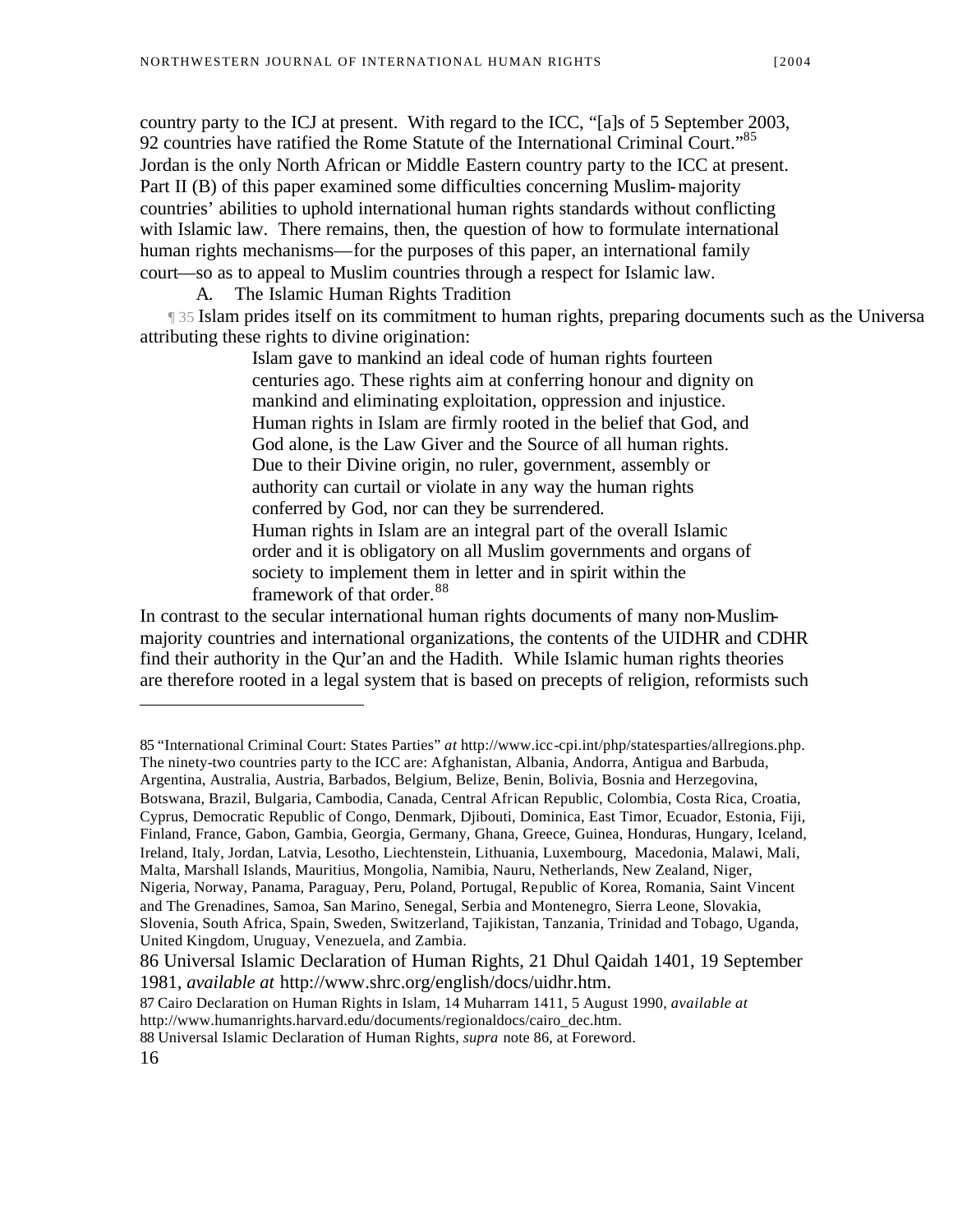as Shaheen Sardar Ali, Fatima Mernissi, and Mohammed Arkoun argue that *Shari'a* "does not consist of immutable, unchanging set[s] of norms, but have a built in dynamism that is sensitive and susceptible to changing needs of time."<sup>89</sup> Ali suggests that because of this fluidity of Islamic law, "human rights in Islam are not entirely irreconcilable with current formulations of international human rights instruments emanating from the United Nations."<sup>90</sup>

If 36 Given this background in Islamic human rights philosophy, why is Islam widely understood to be religion as propounded by the Prophet Muhammad:

> [o]ver the centuries…and with the decline of the Muslim intellectual tradition, a fossilization of Islamic law set in, affecting adversely a wide range of people and institutions, including women. . . . This trend started soon after the death of the Prophet Mohammmed . . . Male scholars took over the task of interpreting and commenting on the Qur'an . . . leading to a tradition where the religious text became imbibed with male-oriented interpretations preaching male superiority.<sup>91</sup>

Despite the present-day reality of a fairly rigid Islamic legal system throughout much of North Africa and Middle East, contemporary Muslim reformists and legal scholars argue for and propose alternative ways of categorizing Islamic law that are both in keeping with Islamic "tradition" as well as the current realities of a global climate. Ustadh Mahmood Mohammed Taha, the late Sudanese reformer, argued for one such approach. Taha "call[ed] for the shifting of legal efficacy from one set of Qur'anic verses to another in keeping with the needs of societies today. He believe[d] that the inferior status of women [is not an] original [precept] of Islam," $\frac{92}{2}$  but that certain statements in the Qur'an that called for veiling of women and segregation of the sexes were intermediary steps to prepare the early Muslim community for full equality, which would be established when the community was ready. Taha's argument is based on the earlier Qur'anic verses from the Prophet Muhammad's time in Mecca, which provide for a universal equality.  $93$ 

 $\parallel$  37 Taha's approach is not merely a pipe dream; Islamic law has indeed changed in the modern era, Muslim states. These aspects of *Shari'a* repudiate the basis of modern international law."<sup>94</sup> While inter-state relations differ greatly from state v. private citizen relations, this still demonstrates that contemporary Islamic jurisprudence allows for repudiation, albeit

<sup>89</sup> Shaheen Sardar Ali, Gender and Human Rights in Islam and International Law 3-4 (2000). 90 *Id*. at 3.

<sup>91</sup> ALI, *supra* note 89, at 4, n.14. Ali also notes that after the tenth century, independent legal reasoning and judgment were forbidden, resulting in a more rigid system of legal interpretation. 92 *Id.* at 85.

<sup>93</sup> Ustadh Mahmood Mohammed Taha, The Second Message of Islam, Abdullahi Ahmed An-Naim 139, 23 (1987).

<sup>94</sup> Venkatraman, *supra* note 28, at 1972 (*citing* ABDULLAHI AHMED AN-NA'IM, TOWARD AN ISLAMIC REFORMATION 9 (1990)). An-Na'im also notes that although slavery can be interpreted to be condoned by *Shari'a*, many Muslim-majority countries utilizing *Shari'a* in their legal systems reject this interpretation and condemn slavery.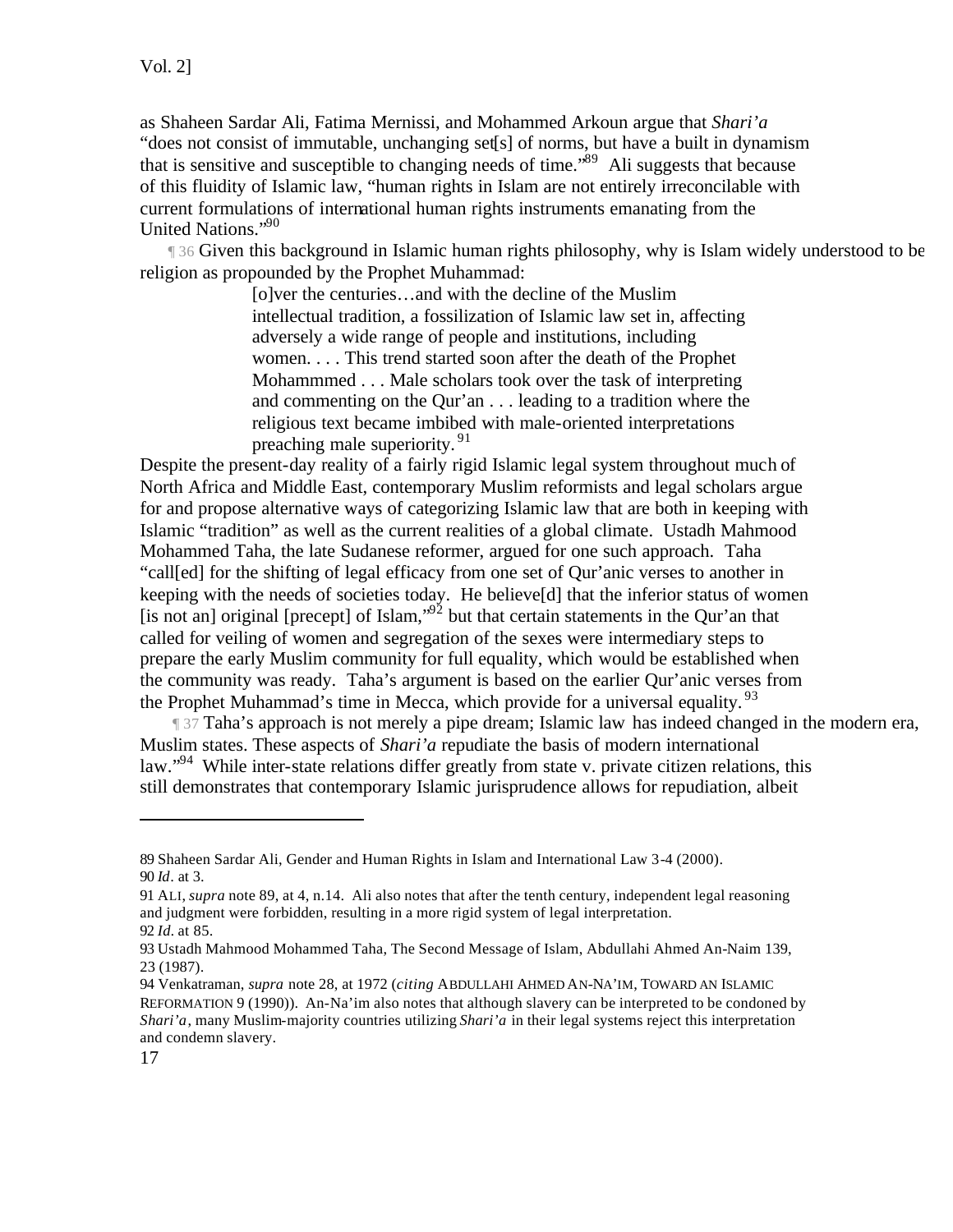selective, of *Shari'a*-ordained laws when they are opposed to international human rights norms.<sup>95</sup>

B. Gaining the Participation and Support of Muslim-majority States for an International Family Court

#### *1. Working Together from Square One*

If 38 Recognizing and respecting the framework of Islamic human rights law, there are several ways the international community could "market" and international family could "market" and international family court and musli court, working together to craft a declaration of purpose, statute of the court, rules of the court, and other organizational documents.<sup>96</sup> If Muslim-majority states are involved in the shaping of the court from the start, there would be a better chance that the court would develop into a mechanism that would be appealing to Muslim-majority countries. Further, once the court is established, all states parties to the court would be represented through a body similar to the Assembly of States Parties at the International Criminal Court,  $\frac{97}{9}$  guaranteeing an advisory role to all states parties.

**T** 39 Problems with this approach include the issue of who exactly would represent Muslim-majority c such as An-Naim, Ali, and Mernissi are not state representatives possessing diplomatic authority to speak on behalf of the world's nations. It might therefore be difficult to find representatives from Muslim-majority countries that would support ideas and approaches to family law other than those which presently exist in their countries and perpetuate the problem of international parental child abduction. If an advisory body of scholars and non-diplomatic representatives were to be created, such Muslim-majority countries may refuse to participate in the court entirely. Yet reformist ideas from within the Muslim community are clearly integral to reshaping the current climate of family law in Muslimmajority countries and its impact on international parental child abduction. How then, to include reformist advisors while still ensuring the participation of present Muslimmajority governments?

#### *2. Other Options: Sanctions and Aid*

 $\parallel$  40 In order to gain the participation of Muslim-majority countries who might be reluctant to join an those discussed in Part III  $(B)(2)$  of this paper, where the left-behind country would refuse to grant visas to family members of the abductor unless the child is returned. For example, citizens in less-developed countries (many of which are in the North African and Middle Eastern region) often seek medical treatment in Western, modernized countries in North America and Europe. If those medical resources were unavailable on a large scale due to an IFC-related sanction by relevant IFC-member countries, it could

<sup>95</sup> *Id*. at 1973.

<sup>96</sup> Muslim-majority countries are not the only nations that might be reluctant to join an international family court; the Unites States itself is not a strong supporter of international courts, and thus might not be interested in joining such a court. International parental child abduction of American children out of the U.S., however, *is* a significant problem, and political pressure within the U.S. might be effective in convincing the U.S. to join an international family court.

<sup>97</sup> For an explanation of the structure of the ICC's Assembly of States Parties, *see* http://www.icccpi.int/php/show.php?id=asp.